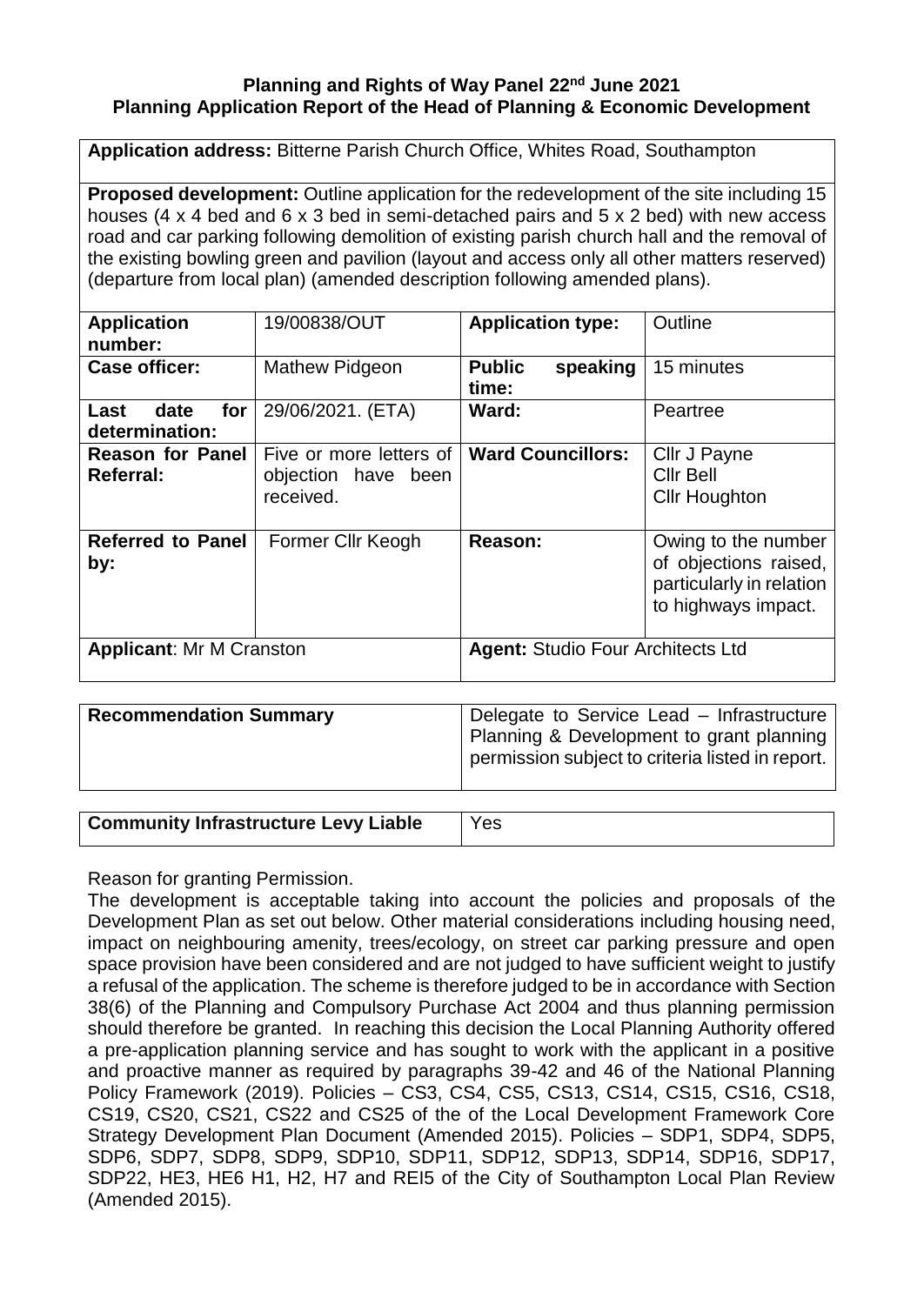| <b>Appendix attached</b> |                                       |  |                           |  |
|--------------------------|---------------------------------------|--|---------------------------|--|
|                          | <b>Habitats Regulation Assessment</b> |  | Development Plan Policies |  |
|                          | Relevant Planning History             |  | Viability Appraisal       |  |

#### **Recommendation in Full**

1. That the Panel confirm the Habitats Regulation Assessment in *Appendix 1* of this report.

2. Delegate to the Head of Planning & Economic Development to grant planning permission subject to the planning conditions recommended at the end of this report and the completion of a S.106 Legal Agreement to secure:

- i. Financial contributions towards site specific transport contributions for highway improvements in the vicinity of the site in line with Policy SDP4 of the City of Southampton Local Plan Review (as amended 2015), policies CS18 and CS25 of the adopted LDF Core Strategy (as amended 2015) and the adopted SPD relating to Planning Obligations (September 2013);
- ii. Submission of a highway condition survey to ensure any damage to the adjacent highway network attributable to the build process is repaired by the developer.
- iii. Submission of a construction traffic management plan to ensure that construction traffic causes minimal potential congestion on the local highway network.
- iv. Provision of affordable housing in accordance with Policies CS15, CS16 & CS25 of the Local Development Framework Core Strategy Development Plan Document - Adopted Version (as amended 2015) and the adopted SPD relating to Planning Obligations (September 2013) including an Affordable Housing Viability Review Clause reflective of the DVS appraisal.
- v. Submission of a Training & Employment Management Plan committing to adopting local labour and employment initiatives, in accordance with Policies CS24 & CS25 of the Local Development Framework Core Strategy Development Plan Document - Adopted Version (as amended 2015) and the adopted SPD relating to Planning Obligations (September 2013).
- vi. The submission, approval and implementation of a Carbon Management Plan setting out how the carbon neutrality will be achieved and/or how remaining carbon emissions from the development will be mitigated in accordance with policy CS20 of the Core Strategy and the Planning Obligations SPD (September 2013).
- vii. Either a scheme of measures or a financial contribution to mitigate against the pressure on European designated nature conservation sites in accordance with Policy CS22 of the Core Strategy and the Conservation of Habitats and Species Regulations 2010.
- viii. Provision of a Multi-Use Games Area (MUGA) to be managed through a community use agreement to mitigate against the loss of playing pitches (bowling green and ball court) on the site.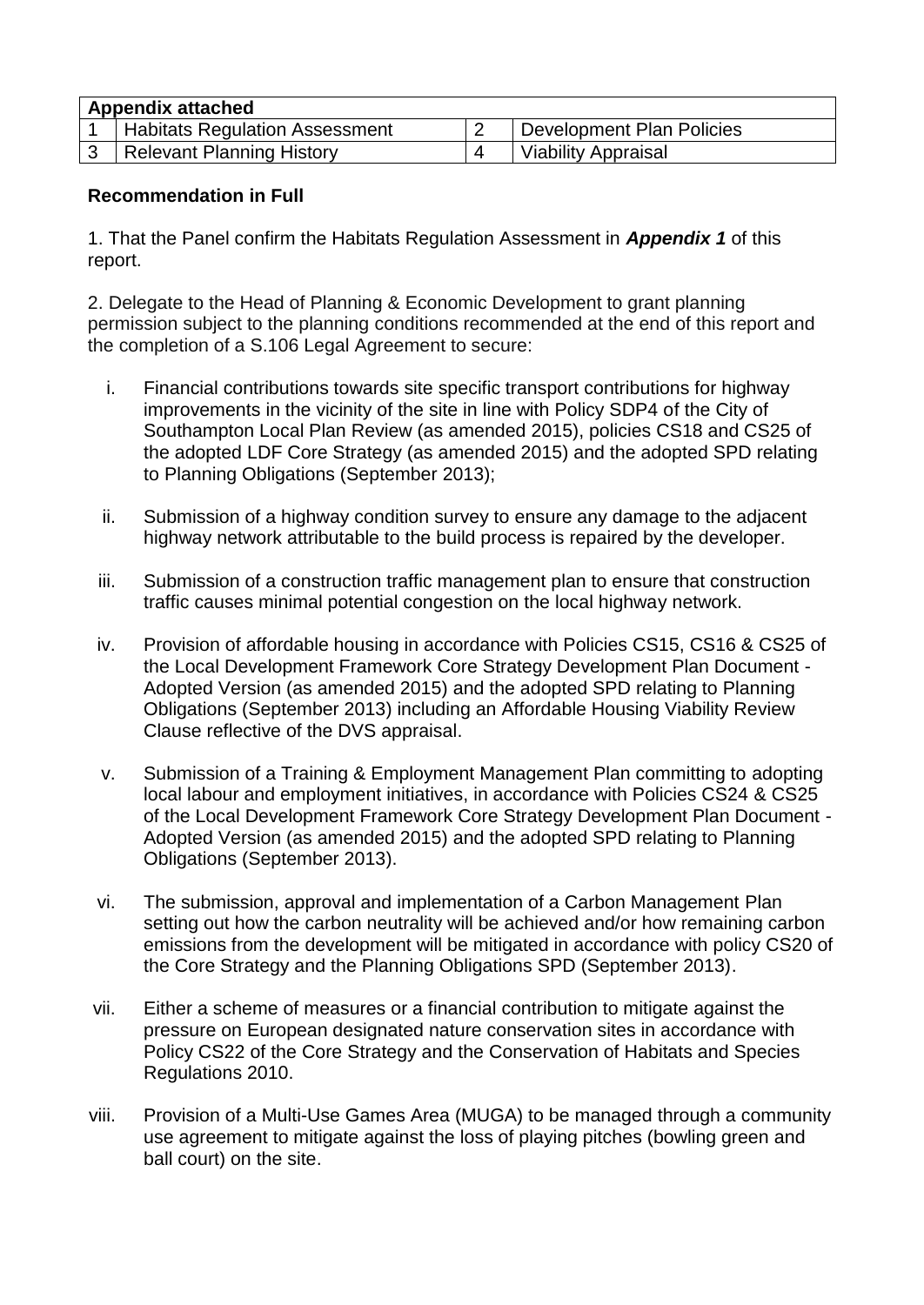ix. A plan for tree replacement to mitigate the loss of trees in connection with the Development.

3. That the Head of Planning & Economic Development be given delegated powers to add, vary and /or delete relevant parts of the Section 106 agreement and/or conditions as necessary. In the event that the legal agreement is not completed within a reasonable period following the Panel meeting, the Service Lead-Infrastructure, Planning & Development be authorised to refuse permission on the ground of failure to secure the provisions of the Section 106 Legal Agreement.

# **Background**

The applicants have indicated that this scheme would represent 'enabling' development to assist in funding the church extension to Holy Savour Church, approved under permission 19/00123/FUL although this does not form part of the planning assessment.

The overall project seeks to rationalise the site, bringing all activity spaces together onto the Holy Savour Church site and making land which is now surplus to requirements available for housing development.

This application has evolved following engagement with the Diocese, Methodist Church, local Councillors, local community and the Local Planning Authority as part of the strategic review of options for this site.

Amended plans have been received following the initial submission which have reduced the scale of the housing from three to two-storeys and a flatted block comprising 15 flats has been replaced with five x 2 bed dwellings. The layout of the site has also changed with internal road and parking improvements having been made. The orientation of one of the houses on the entrance to the site has also been swapped; the houses having been turned through 180 degrees and now fronts Whites Road.

The development triggers the need for a Section 106 legal agreement to secure financial contributions to mitigate the impact of the development. A viability appraisal has been carried out on the scheme which has confirmed that an affordable housing contribution would fail to make the proposal viable. The current affordable housing viability / development completion deadline is February 2022 and therefore if the scheme is not completed by this date a new viability appraisal will be required.

# **1 The site and its context**

- 1.1 The site has an area of 1.01 hectares and is located within Bitterne, situated between the residential area to the south and the District Centre to the north-west. Directly north-west of the church site is a large surface car park behind Sainsbury's supermarket; to the south-west the houses of Brownlow Avenue back onto the site and to the south-east and north-west the site is bounded by Whites Road and Bursledon Road respectively.
- 1.2 The site is directly to the south-east of the Holy Saviours Church and its associated graveyard. Holy Saviours Church dates from 1853 and is grade II listed. The main church was extended in the 1990's to the south with a single storey meeting room.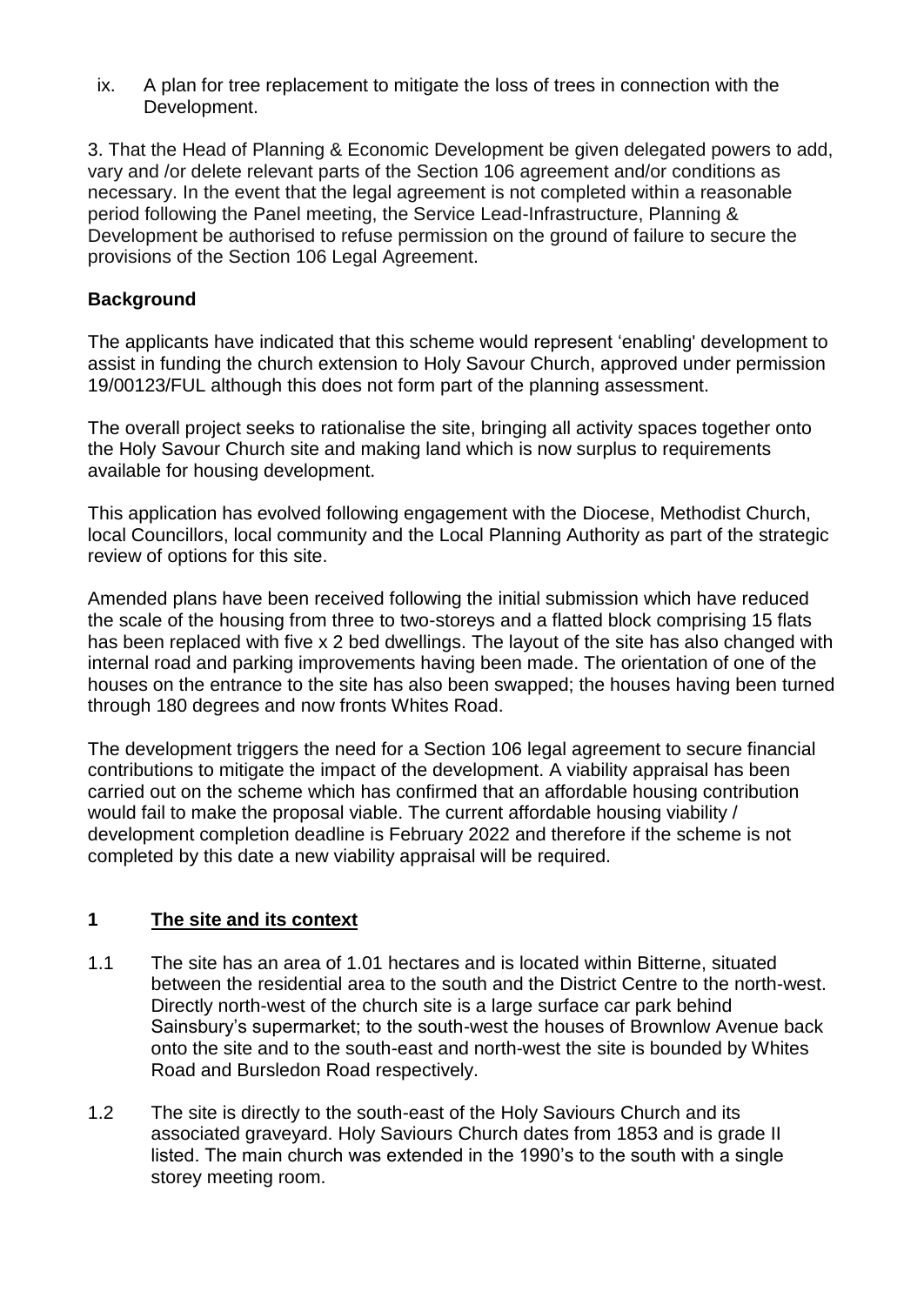- 1.3 The site comprises the following elements:
	- Holy Saviours Church vicarage and garden.
	- Holy Saviours Church parish hall with its associated dedicated car parking area.
	- The Wesley Centre also with its own associated/dedicated car parking.
	- A disused bowling green with small ancillary buildings.
	- A ball court.
- 1.4 The Wesley Centre dates from the 1970's. The Wesley Centre was constructed to accommodate a separate Methodist Church congregation. The building is single storey and accommodates a large congregation/worship hall, a large multipurpose room and several smaller meeting rooms. Until relatively recently the Wesley Centre was also used by the Parish Church as additional hall/office accommodation however all church activities now take place within Holy Saviours church. The building is currently in poor repair and would require significant investment to allow it to be properly used again.
- 1.5 Vehicular access to the Vicarage, Parish Hall and the Wesley Centre are all achieved from Whites Road via two separate access points. Access to the Vicarage can also be achieved from Bursledon Road. All accesses into the site are achieved along private un-adopted tracks. There is a route through the site which leads from the access to the Vicarage (from Bursledon Road) to the car park serving the Wesley Centre. The route passes between the bowling green and the Vicarage. The route is not, however, a public right of way.
- 1.6 There are 9 dedicated parking spaces serving the Parish Hall and there are 20 dedicated car parking spaces serving the Wesley Centre. The access and car park serving the Wesley Centre is also used to access the Vicarage. The car park is regularly used as a pedestrian short cut from Whites Road to the car park in Angel Crescent although it is not defined as a right of way.
- 1.7 The Parish Hall is a single storey 1950's building accommodating a large multipurpose space, kitchen and storage. The building, whilst structurally sound, would also require significant investment to allow it to be properly used again. Located behind the Parish Hall is the former bowling green which was regularly used until 2016 when the bowling club moved off site. The green was not competition standard in terms of size and had been damaged by nearby trees. Adjacent to the green is the tarmac ball court enclosed by chain-link fencing and has seen little use in recent years.
- 1.8 A defining characteristic of the site are large mature trees and other soft landscape features. Of the 109 trees on the site only 15 are not covered by tree preservation order.

# **2 Proposal**

2.1 The application seeks outline approval for matters of access and layout with details of appearance, scale and landscaping reserved. The proposal seeks redevelopment following the demolition of the Parish Hall and the Wesley Centre; reconfiguring the ball court, re-providing car parking for the church (28 spaces) with new access from Bursledon Road; and constructing 15 houses with vehicular access from Whites Road. In total 30 car parking spaces will be provided to serve the 15 houses. Parking for the Vicarage will remain unchanged.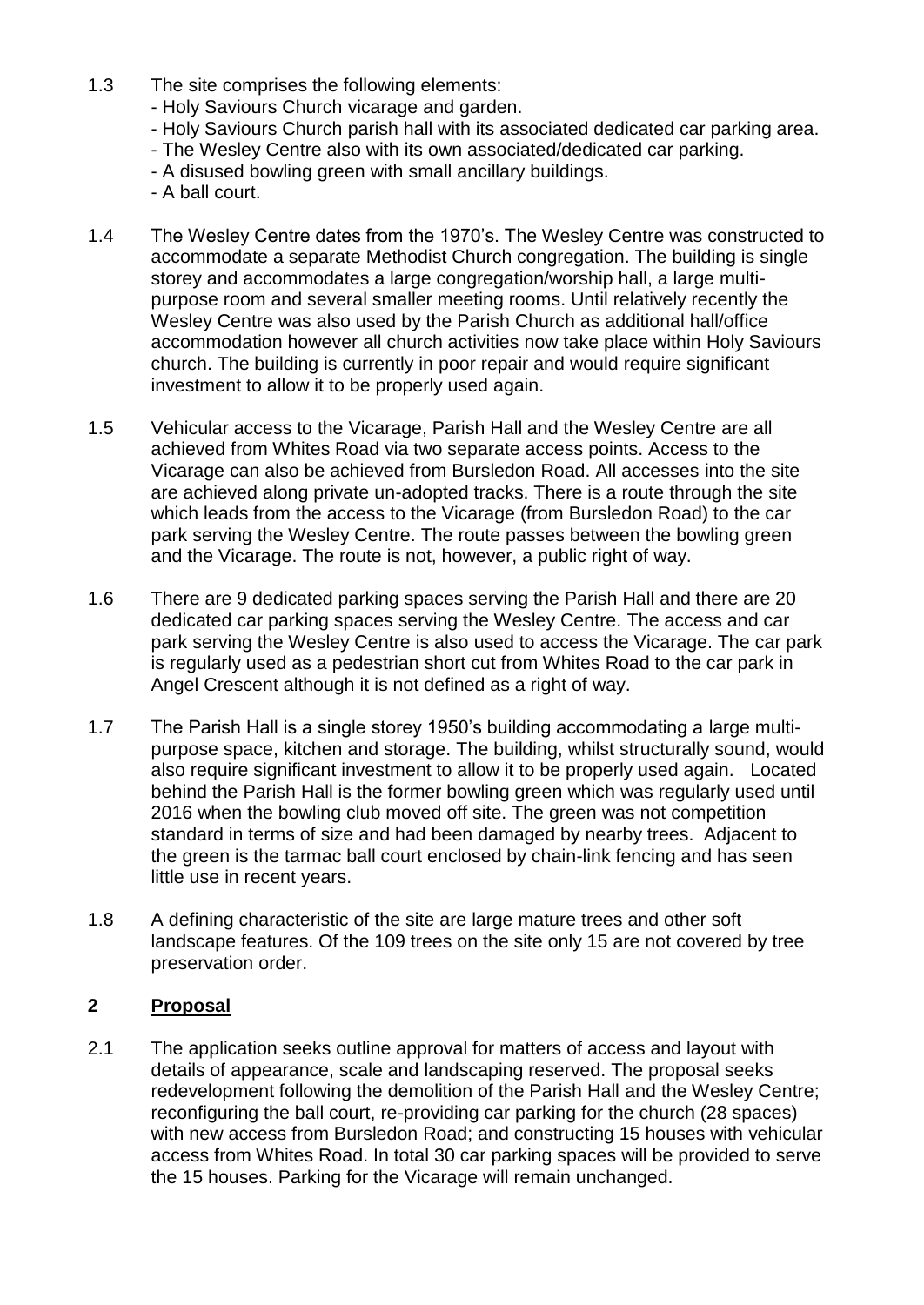2.2 The layout results in the felling of 20 trees. 10 of these are due to building constraints and 10 are due to their poor condition. Of the 20 trees, 8 are covered by tree preservation orders.

# **3 Relevant Planning Policy**

- 3.1 The Development Plan for Southampton currently comprises the "saved" policies of the City of Southampton Local Plan Review (as amended 2015) and the City of Southampton Core Strategy (as amended 2015) and the City Centre Action Plan (adopted 2015). The most relevant policies to these proposals are set out at *Appendix 2*.
- 3.2 Major developments are expected to meet high sustainable construction standards in accordance with Core Strategy Policy CS20 and Local Plan "saved" Policy SDP13.
- 3.3 The National Planning Policy Framework (NPPF) was revised in 2019. Paragraph 213 confirms that, where existing local policies are consistent with the NPPF, they can be afforded due weight in the decision-making process. The Council has reviewed the Development Plan to ensure that it is in compliance with the NPPF and are satisfied that the vast majority of policies accord with the aims of the NPPF and therefore retain their full material weight for decision making purposes, unless otherwise indicated.

# **4 Relevant Planning History**

- 4.1 The scheme follows planning permission for an extension to Holy Saviours Church which gained approval in March 2019 (19/00123/FUL).
- 4.2 The planning history for the site includes the construction and minor alteration of buildings positioned on site along with the erection of floodlight poles within the ball court in 1993 and car parking alterations in 1968. The current application represents the first proposal for significant layout, use and building construction works on site since the planning records began.
- 4.3 A schedule of the planning history for the site is set out in *Appendix 3* of this report.

# **5 Consultation Responses and Notification Representations**

5.1 Following the receipt of the planning application a publicity exercise in line with department procedures was undertaken which included notifying adjoining and nearby landowners, placing a press advertisement 31.05.2019 and erecting a site notice 29.05.2019**.** At the time of writing the report 60 representations have been received **(30 objections, 30 in support [including city of Southampton society])** The following is a summary of the points raised:

# **IN SUPPORT:**

5.2 **Approval would facilitate the extension of the church and re-provide a fit for purpose facility which can be used by various community groups as well as groups directly associated with Church.**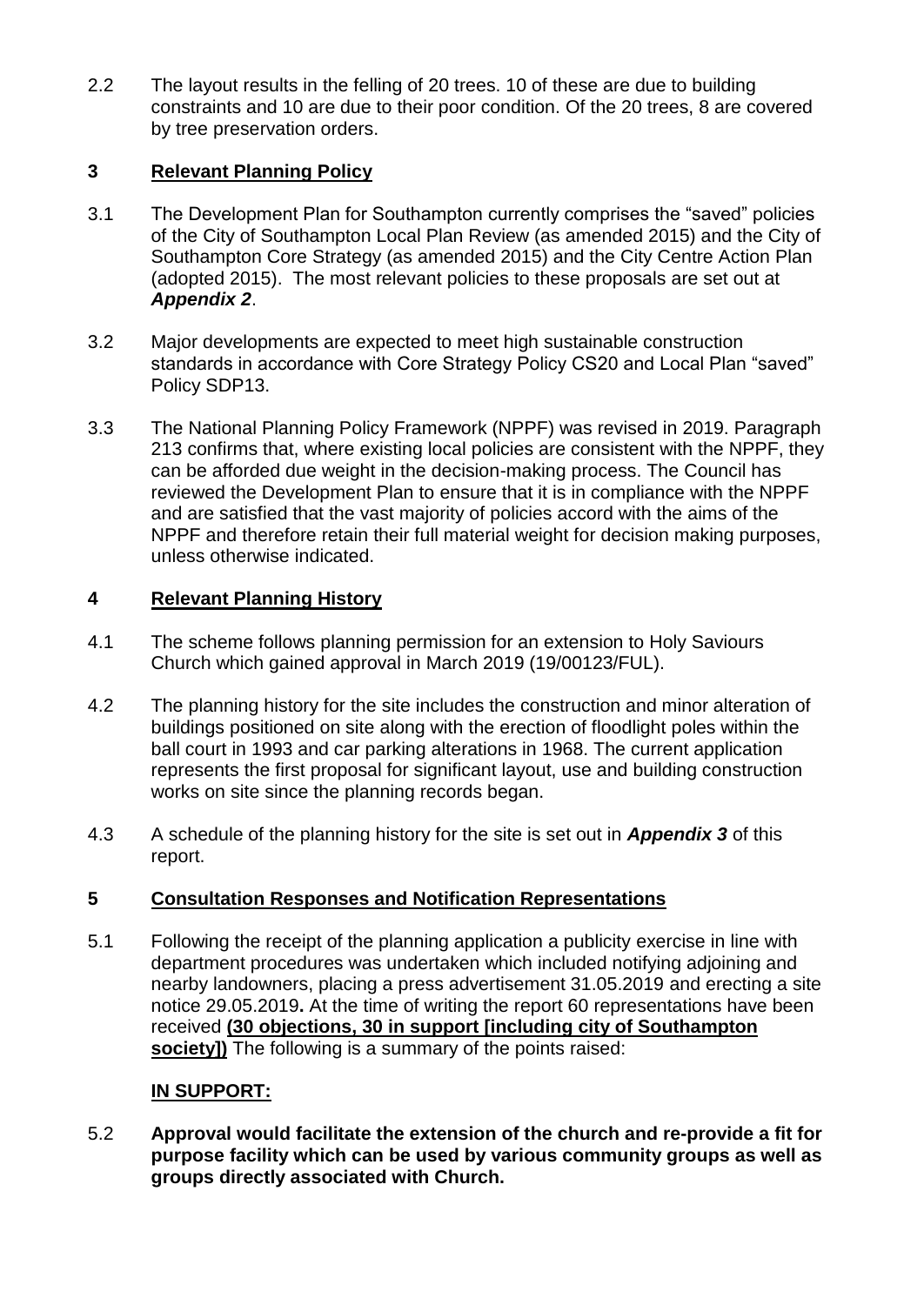## 5.3 **Low density family housing with gardens and off-road car parking areas are in keeping with local character and the street scheme of Whites Road.**

## 5.4 **Mature trees are retained on site.**

*Response - 20 trees in total will need to be felled out of a total number of 109 trees on site; 8 of the 20 to be felled are covered by tree preservation orders. This is a relatively small percentage of overall tree cover on the site and where possible the scheme has been designed to limit its impact on existing protected trees. Appropriate conditions will be added.*

#### 5.5 **The community facilities including ball court are subject to antisocial behaviour and are in a poor state of repair. The proposal will allow modernisation resulting in community facilities that are fit for their intended purpose.**

## 5.6 **Good Design with low visual impact**

*Response - External Appearance is a reserved matter and is therefore not being assessed as part of the planning application. Whilst scale is also a reserved matter the prosed two storey scale is deemed acceptable in principle.*

## 5.7 **In keeping with listed building.**

- 5.8 **Housing compliments and underpins the proposals for the redevelopment.** *Response – Not a material planning consideration.*
- 5.9 *Increase safety and security of the vicarage.*
- 5.10 *Makes good use of previously developed land.*

# **AGAINST**

5.11 **Overdevelopment of the site and wider area/proposed residential density is too high.**

*Response - The density of the development (15 dwellings per hectare) is acceptable. Each dwelling has adequate garden space and suitable space for refuse, cycle and car parking. National Planning Policies encourage efficient use of previously developed land.*

5.12 **Objection to the change from ball court to parking area (already sufficient car parking in the area, loss of community sports area, since its original construction the ball court has halved in size [some being sold for construction of the adjacent garage]). The existing ball court will also be reduced in size (approximately 50%).**

*Response - A community use agreement between the Church and SCC will be required (secured by legal agreement) to ensure that a sports pitch/ball court (MUGA) is maintained so that it can be used more frequently/intensively than it is currently.*

5.13 **3 storey block of flats would not blend in with the surrounding area.** *Response – The plans have been amended resulting in no three storey properties being proposed as well as there no longer being any no flatted blocks proposed.*

#### 5.14 **Increase the vehicle traffic flow in the surrounding area; in particular Whites Road and Bursledon Road).**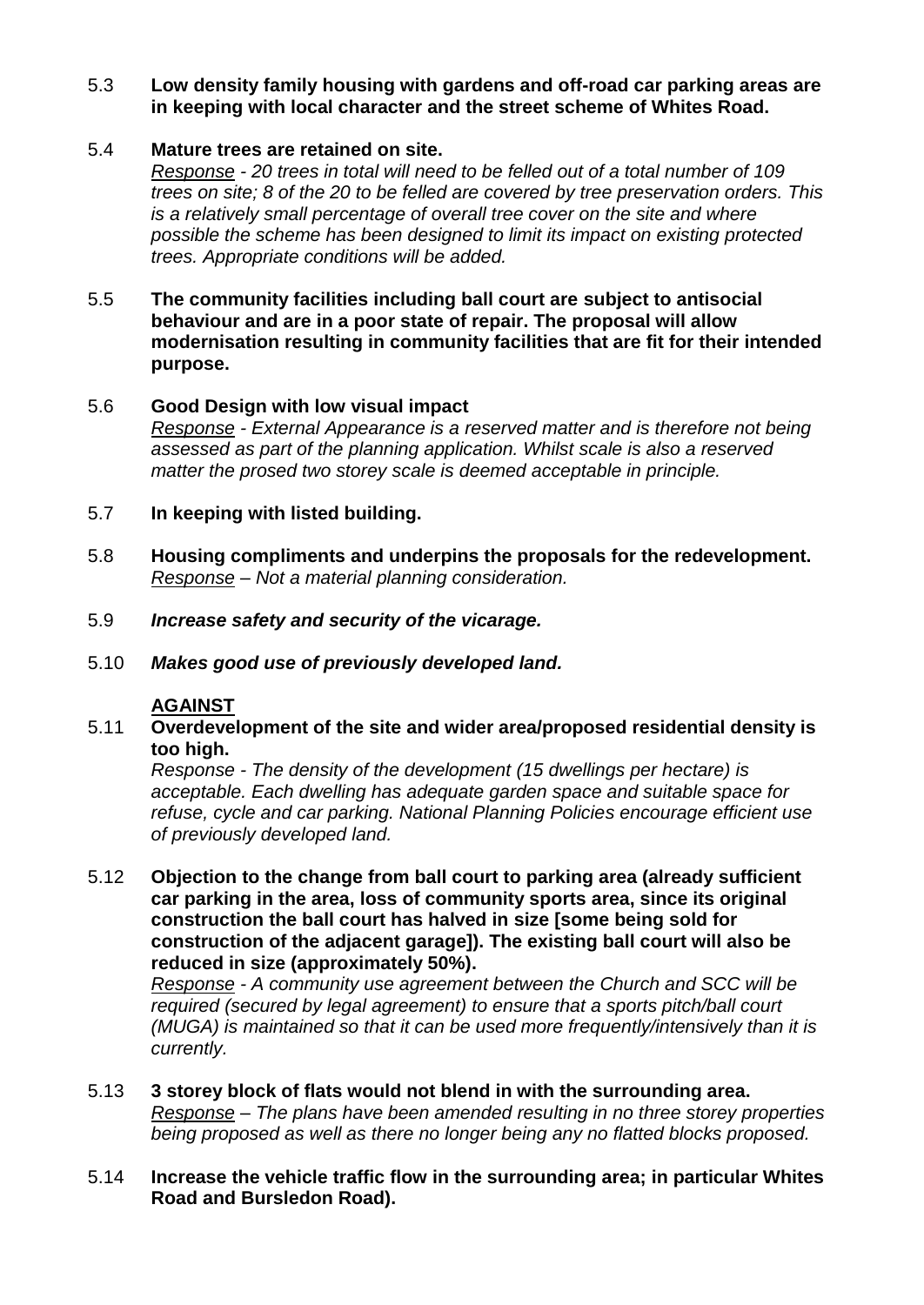*Response – It is not considered that the proposed development will have significant impact on the local highway network. Objections have not been received from the Highways Team.*

#### 5.15 **Parking pressure (including from visitors).**

*Response – The proposed level of parking provided for each dwelling is deemed to be acceptable and appropriate given location and size of the housing. The Council also has maximum parking standards; and owing to the distance to Bitterne District Centre, where there are numerous public transport points, it is also not necessary to own a car to access public amenities necessary for day to day living.*

#### 5.16 **Reduced highways safety.**

*Response - Provided that vehicle drivers behave reasonably there should not be a significant impact on highways safety.*

#### 5.17 **Air pollution.**

*Response - Air pollution is controlled by separate legislation.* 

#### 5.18 **Housing backing onto residential properties fronting Whites Road – privacy concerns.**

*Response - 3 storey houses have been removed/replaced by 2 storey housing to reduce impact. Separation distances between the proposed houses and existing houses on Whites Road achieve the separation distances required by the Residential Design Guide (21m for two storey buildings backing onto one another). It is however important to note that there would also be a new landscaped buffer between the properties.* 

#### 5.19 **Housing backing onto residential properties – shadowing concerns.**

*Response – Owing to separation distances and juxtaposition with neighbouring properties, and in particular due to the orientation, the proposed dwellings are not expected to cause significant impact on neighbouring amenity in terms of over shadowing. Shadow diagrams accompany the application.*

# 5.20 **Housing backing onto residential properties fronting Whites Road – reduced housing value.**

*Response - Not a material planning consideration.*

#### 5.21 **Additional noise.**

*Response - Provided that residents behave reasonably there should not be a significantly harmful impact. Furthermore, a community use agreement will include restrictions to mitigate and control noise impacts arising from the proposed community facilities.*

#### 5.22 **Impact on ecology.**

*Response - The scheme has been supported by the Council's Ecologist. There are ecological mitigation measures proposed which will need to be controlled by condition.*

## 5.23 **Impact on trees; including from accidental; and purposeful damage during construction.**

*Response - The Council's Tree Officer supports the proposal. The development will need to be carried out in accordance with relevant planning conditions.*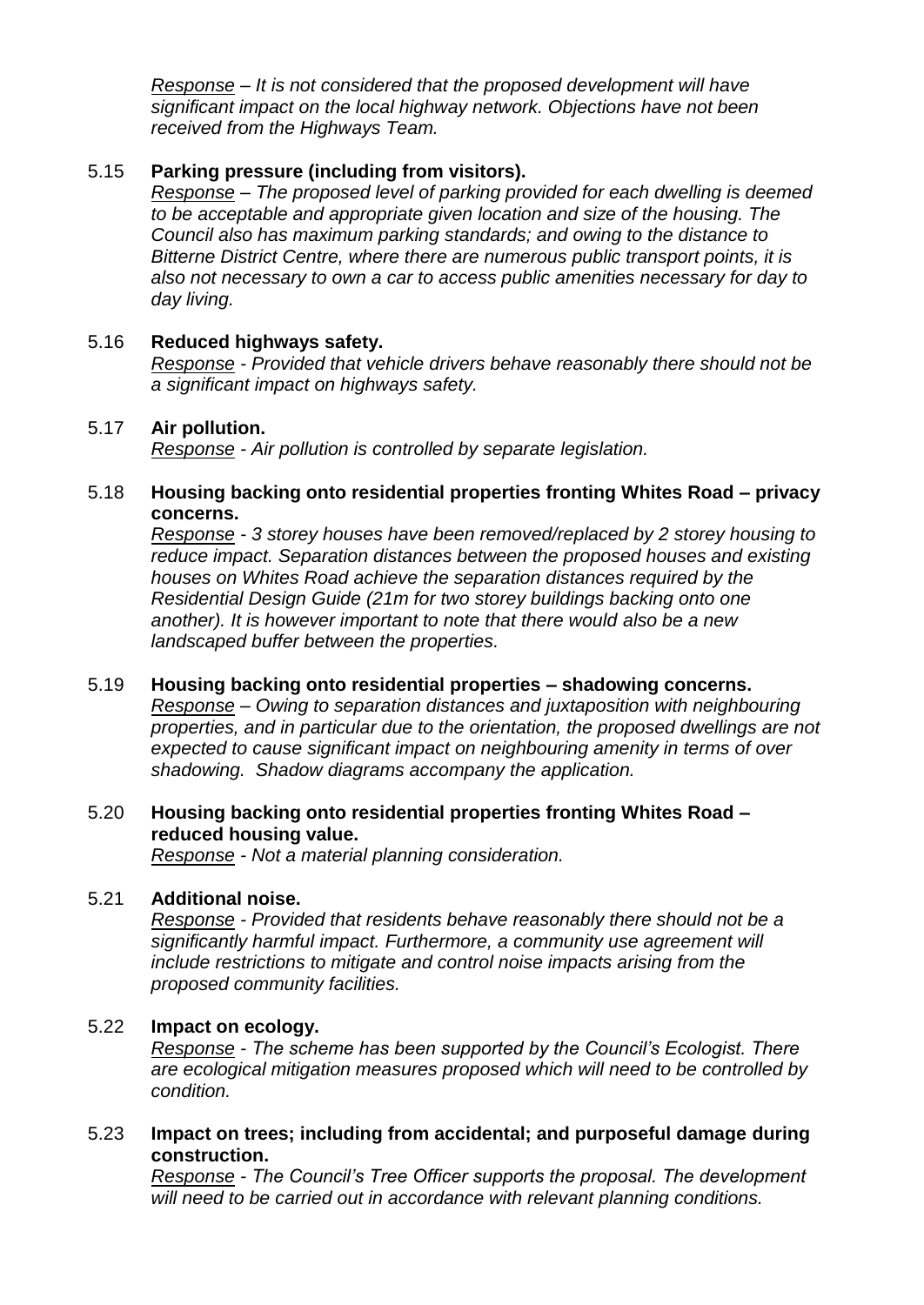*Developers can be prosecuted for unauthorised damage and removal of protected trees. The Council's Planning Enforcement Team and Tree Team rely upon the public to inform them of unauthorised work; including to trees. There are only 15 trees on site that are not covered by the tree preservation order.*

## 5.24 **Effect on/of Bitterne Police Station site.**

*Response - The police station site is currently unoccupied. Potential future development cannot be considered in the assessment of this application. Each application must be considered in its own merits. The police station site does not have a planning consent or site allocation that would be prejudiced by the proposed development.*

## 5.25 **Will there be an affordable housing provision?**

*Response – No. Affordable housing viability has been tested, the conclusion of which is that the scheme is not viable if it includes the provision of affordable housing.*

#### 5.26 **Is there protection against multiple occupation?**

*Response – Southampton has a citywide article 4 direction which requires Planning permission for the change of use from a Class C3 dwelling house to a Class C4 HMO where between three and six unrelated people share a kitchen and/or a bathroom.*

## 5.27 **Concerns over the alterations to the existing public right of way across the site.**

*Response – There is not a formal right of way across the site although it is clear that the public do currently enjoy informal access across the site from north to south and via which a short cut is achieved from Whites Road to Angel Crescent (also achieved by walking through the graveyard).*

# **Consultation Responses**

- 5.28 **SCC Planning Policy -** It is anticipated that sports facilities in this part of the city (Peartree) will be under the minimum standard as per the 1ha per 1,000 of the population in the Green Spaces Strategy (although have noted Sport England won't object since this is a local facility that doesn't provide a city wide catchment) and there is also a below average amount of open space overall in the Peartree ward (and sports pitches) when looking at the 2015 Open Space Study. The Policy Team would expect a proposal to either retain a reasonable amount of onsite open space which would be of wider benefit and usable to the residents it would serve or for it to be re-provided elsewhere.
- 5.29 **SCC Open Spaces** Looking at the history of this site, the tennis court and bowling green area was allotment gardens in the 1890's it then became tennis courts in the 1930's and later became a bowling green and tarmacked tennis courts. So as far as I can see it has been used by the community since at least 1890 (over 120 years). The fencing around the courts has been in poor repair for many years and as far as I can see there has been no unhindered use for a number of years.
- 5.30 Given there will be a net increase in population and that the dwellings are proposed to be family houses there will be an increased burden of the limited open space available in the Bittern area.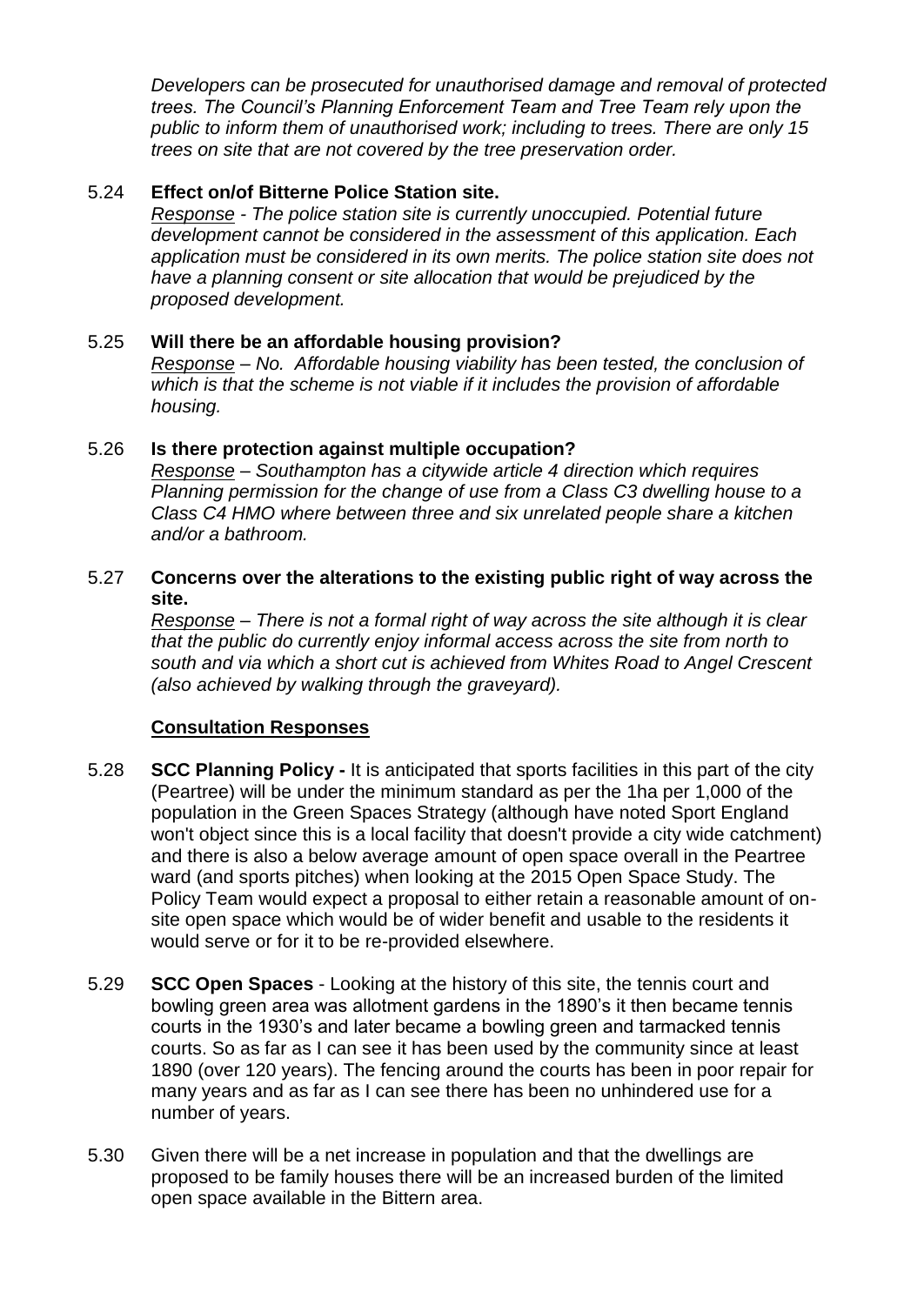- 5.31 No objection is raised provided that a MUGA is provided on site which is accessible by the public and controlled by community use agreement set out in the Section 106 legal agreement and suitable planning conditions.
- 5.32 **SCC Highways**  The principle of development in terms of its nature in this location is considered acceptable. Conditions will be needed to resolve the following points:
- 5.33 Whites Road Access: There is some concern over the access at busy times when traffic is backed up from the traffic lights on Bursledon Road however keep clear signs can be secured under the legal agreement (site specific highways works) to overcome this. A condition is needed to secure sightlines for pedestrians and vehicles.
- 5.34 Bursledon Road Access: The access has been improved and is now acceptable as amended plans have moved it further north. Again, a condition is needed to secure sightlines*.*
- 5.35 Parking: The number of residential parking spaces proposed (2 spaces for each house and 4 x visitor spaces) is policy compliant. The 28 proposed parking spaces for use by the church complies with the parking standards SPD.
- 5.36 Internal Road Layout: The re-submitted plans address the previous concerns regarding width of access and sufficient internal road layout space for refuse vehicle access.
- 5.37 Cycle Parking: Storage will need to comply with the Parking SPD, 2011 in terms of quantum and design.
- 5.38 **SCC Ecology**  No objection in principle however the proposed mitigation needs to be improved. Apply recommended conditions.
- 5.39 Bats: Emergence surveys have been undertaken. No bat roosts were found but foraging activity by was recorded. The reduction in the extent of available bat foraging habitat will need to be mitigated. In addition, any external lighting should be carefully designed to ensure that it doesn't illuminate surrounding vegetation.
- 5.40 Reptiles: A survey has been undertaken and a low population of slow worm was recorded. Mitigation measures proposed are through use of two of the new gardens. It is not possible to guarantee the retention of suitable habitat in these gardens in the longer term and the proposed mitigation is therefore not acceptable. Slow worm mitigation needs to be delivered on areas that will remain within the control of the church. Detailed mitigation proposals set out in a biodiversity mitigation plan are required.
- 5.41 **SCC Trees** If minded to grant consent, updates to the Arboricultural Impact Assessment and Method Statement along with a detailed landscape plan will be required in addition to the recommended tree protection conditions.
- 5.42 **SCC Employ**  An Employment and Skills Plan is required. An obligation will be sought via the S.106.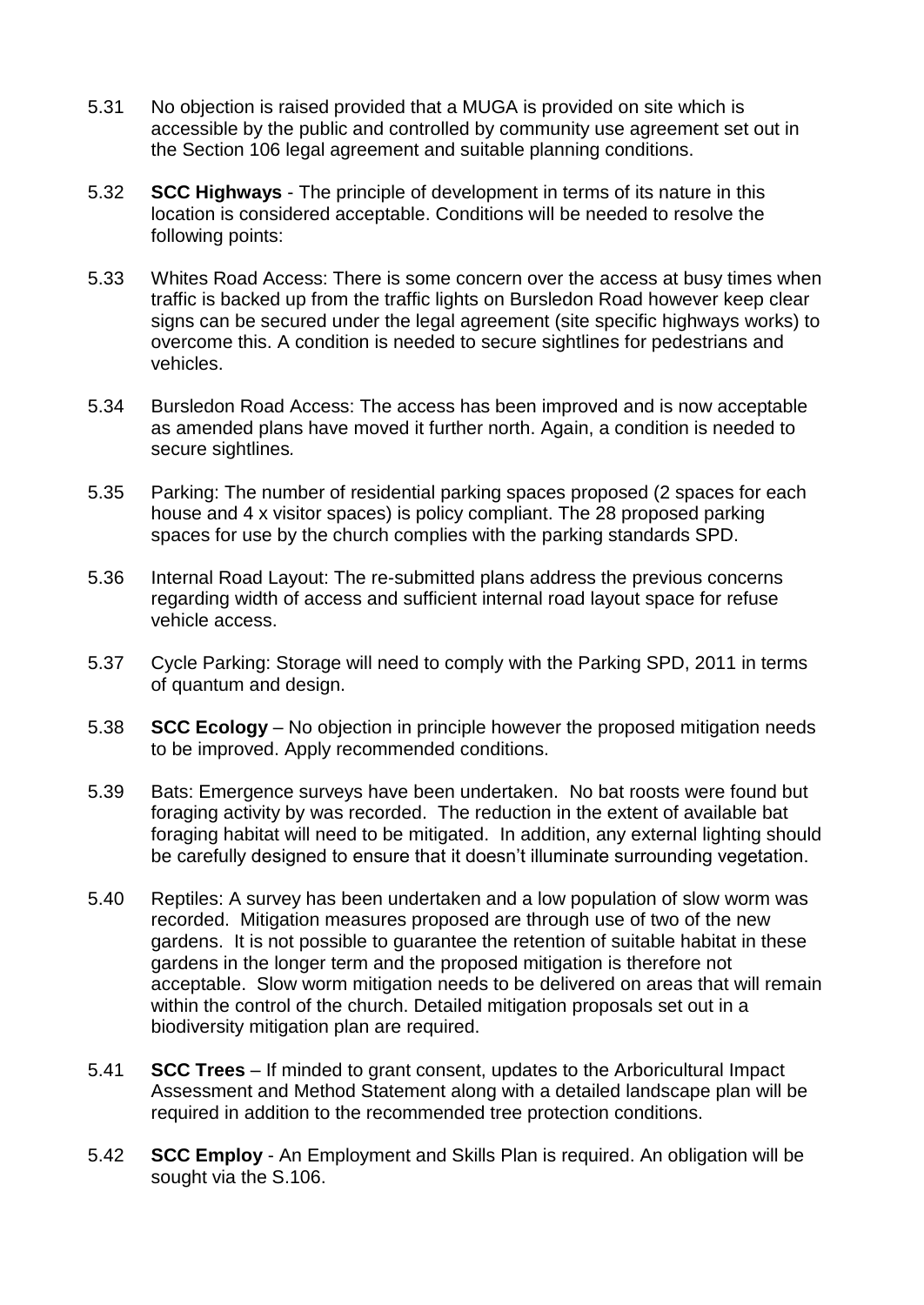- 5.43 **SCC Flooding**  Insufficient information in relation to the management of surface water at the site has been provided however if the case officer is minded to approve the application conditions are recommended to overcome the concerns raised.
- 5.44 **SCC Sustainability Team**  No objection subject to conditions.
- 5.45 **SCC Archaeology**  The archaeological potential of the site is unknown due to a lack of formal archaeological fieldwork in the area. However, given the large size of the site (total area 1.05 hectares), it is appropriate to carry out an archaeological investigation to mitigate damage to possible archaeological deposits. The archaeological investigation will take the form of a watching brief on the groundworks, with provision to excavate if archaeological deposits are uncovered. Groundworks includes all level reductions, foundations, services/soakaways, etc.
- 5.46 **SCC Environmental Health (Pollution & Safety)** No objection, apply recommended conditions.
- 5.47 **SCC Environmental Health (Contaminated Land)**  The subject site is located on/adjacent to the following existing and historical land uses - Garage (Adj to NE) – which is associated with potential land contamination hazards. Accordingly apply recommended conditions.
- 5.48 **Sport England** No objection. The proposed development does not fall within either our statutory remit (Statutory Instrument 2015/595), or non-statutory remit (National Planning Policy Guidance (PPG) Par. 003 Ref. ID: 37-003-20140306), therefore Sport England has not provided a detailed response in this case.
- 5.49 **Southern Water** No objection subject to recommended conditions and informatives.

# **6 Planning Consideration Key Issues**

- 6.1 The key issues for consideration in the determination of this planning application are:
	- The principle of development;
	- Design and effect on character;
	- Residential amenity;
	- Parking highways and transport;
	- Loss of open space
	- Air Quality and the Green Charter;
	- Trees and Ecology;
	- Mitigation of direct local impacts; and
	- Likely effect on designated habitats.

# Principle of Development

6.2 The NPPF introduces a presumption in favour of sustainable housing development and the use of previously developed land. Whilst the site is not identified for development purposes, the Council's policies promote the efficient use of previously developed land to provide housing. In particular policy H2 of the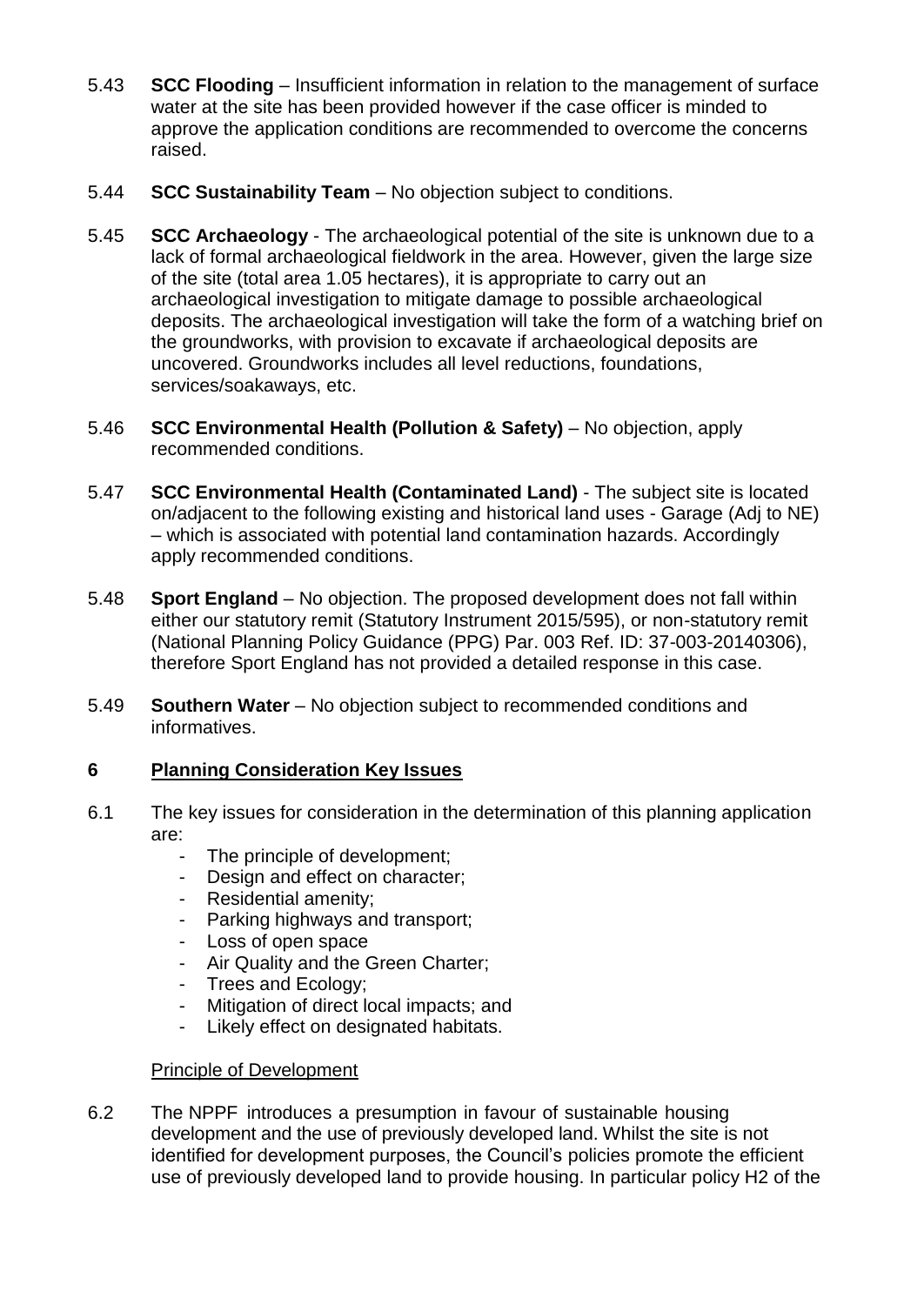Local Plan encourages the maximum use of derelict, vacant and underused land for residential development.

- 6.3 Policy CS16 of the Core Strategy requires the provision of 30% family homes within new developments of ten or more dwellings. The policy goes on to define a family home as that which contains 3 or more bedrooms with direct access to private and useable garden space that conforms to the Council's standards. The proposal incorporates 10 family units with acceptable private garden space and, as such, accords with this policy (equates to 66%).
- 6.4 In terms of the level of development proposed, policy CS5 of the Core Strategy confirms that in medium accessibility locations such as this, density levels should generally accord with the range of 50 - 100 d.p.h, although caveats this in terms of the need to test the density in terms of the character of the area and the quality and quantity of open space provided. The proposal would achieve a residential density of 15 d.p.h which, whilst falls below the range set out above, needs to be tested in terms of the merits of the scheme as a whole. This is discussed in more detail below.
- 6.5 Whilst the proposed density is 15 dwellings per hectare the scheme is judged to be compliant with policy CS5 given the character of the immediate local area; any more development proposed on the site is likely to result in the removal of additional protected trees and also result in the loss of car parking spaces and open space. The chosen design and quantum of development is sensitive to this context and acceptable in that respect.
- 6.6 It is also noted that the City has a housing need; as detailed in Policy CS4, whereby an additional 16,300 homes need to be provided within the City between 2006 and 2026 and the proposal will help to achieve this target.
- 6.7 The buildings proposed to be demolished (Wesley Centre and Parish Hall) are designated for community use under policy CS3 and the NPPF. Paragraph 92 of the NPPF states that the Council should guard against the unnecessary loss of valued facilities and services, particularly where this would reduce the community's ability to meet its day-to-day needs. Policy CS3 states that proposals resulting in the loss of a community facility throughout the city will not be supported if it is viable for the commercial, public or community sector to operate it and if there is no similar or replacement facility in the same neighbourhood.
- 6.8 One of the main aims of the overall project is to enhance the church's established practice of community partnership and co-operation to further encourage other agencies, societies, clubs and individuals to promote and run community activities. Whilst the net effect of the proposal reduces the net floor area of available space the space created by the extension to Holy Saviours church will make the spaces significantly more flexible and better suited to host a range of community activities. Locating all of the community spaces in and around Holy Saviour's Church will also allow much greater efficiency in the use of ancillary spaces as well as reducing running costs. The space will also be modern and fit for purpose whereas the existing facilities within the Wesley Centre and Parish Hall are currently in a poor state of repair.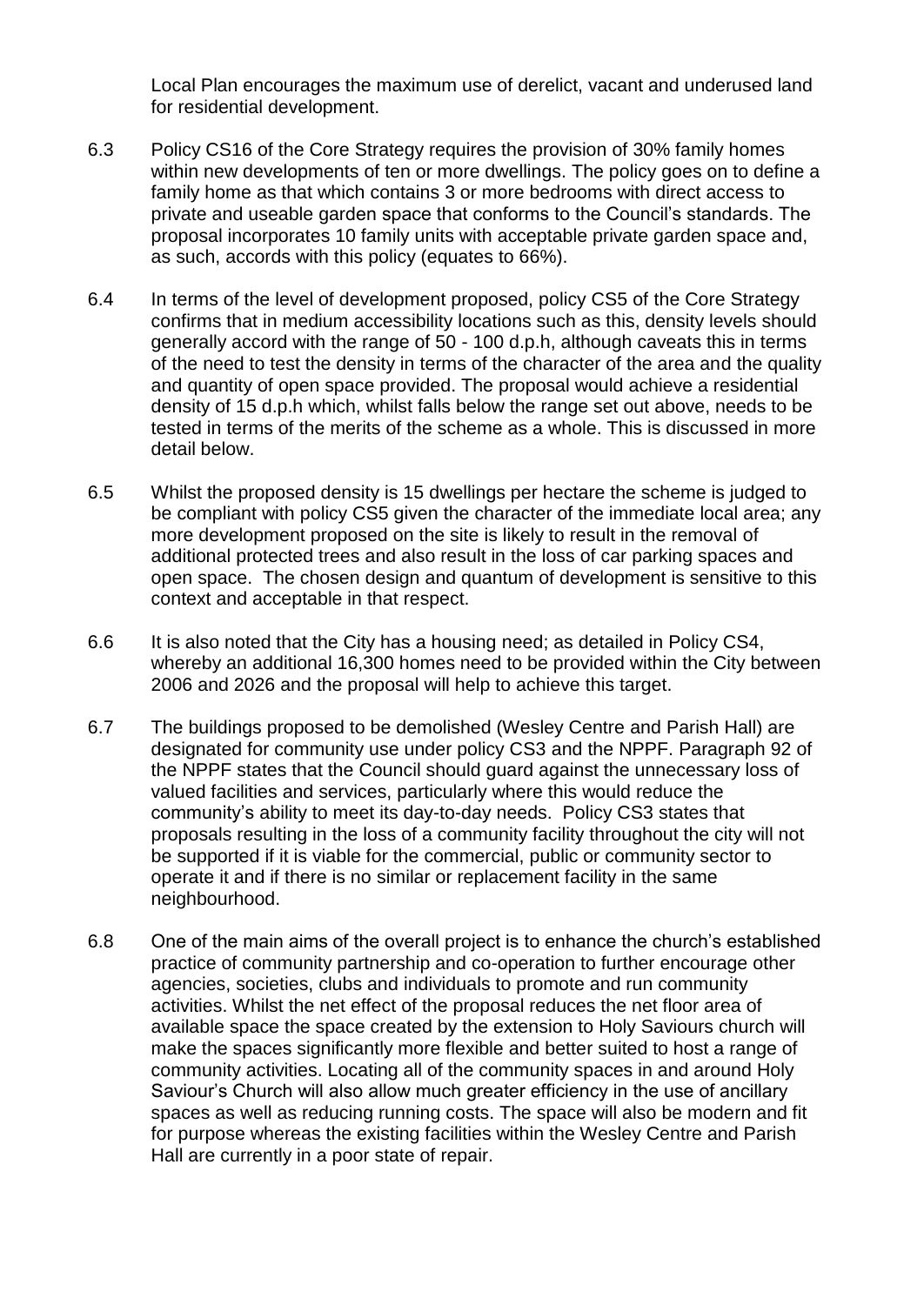- 6.9 Although no up to date marketing evidence has been provided to show the viability of the continued use of the buildings, their loss is not considered to significantly impact on the day to day needs of the local community to access other similar community use facilities which will be further enhanced once the extension to Holy Saviours Church has been completed.
- 6.10 In principle the scheme is, therefore, considered to be acceptable in this location as it would result in making efficient and effective use of land in a sustainable location as required by the NPPF and local planning policies.

#### Design and effect on character

- 6.11 External appearance, scale and landscaping details are reserved matters and therefore should not be considered as part of this assessment. Layout and access are however to be considered and will have an impact on character.
- 6.12 The scheme would result in one access onto Whites Road replacing two existing accesses. In terms of visual appearance and character of the street scene of Whites Road the proposal represents a betterment.
- 6.13 Since the original submission the layout of the scheme has been amended with the aim of reducing dead frontages, backs/sides of properties without windows overlooking the street, from facing onto Whites Road. This is also considered to be a betterment in terms of impact on local character.
- 6.14 Whilst there is not a significant amount of back land development in the local area the existing nature of the buildings within the site are themselves unusual and replacing them with housing is not considered to be at odds with the existing character nor would they harm the setting of the listed church to the north due to the separation distance and vegetative boundaries; in addition the design of the houses is a reserved matter.
- 6.15 The footprint of the houses, the amount of garden proposed; and space around each dwelling (or group of dwellings), is also not significantly different to that of housing development within the neighbourhood. The proposed layout also takes careful account of trees on and around the site with only 20 proposed to be felled out of a total of 109 and thus the general character of the area, as contributed by large mature trees, will be retained.
- 6.16 Whilst scale is a reserved matter the site plan does indicate the number of bedrooms proposed for each dwelling and the indicative floor plans provided demonstrate that all dwellings proposed are now (following amendments) two storey. The revised indicative floor plans and site plan (showing proposed footprints to the buildings) demonstrate that the proposal reflects local design characteristics in terms of footprint and building to plot ratio and the Council will have the opportunity to comment on the overall design at the reserved matters stage.
- 6.17 The proposed dwellings are therefore judged not to appear out of character within the plot or look out of place nor squeezed into an inadequate or inappropriate location and accord with LDF Policy CS13.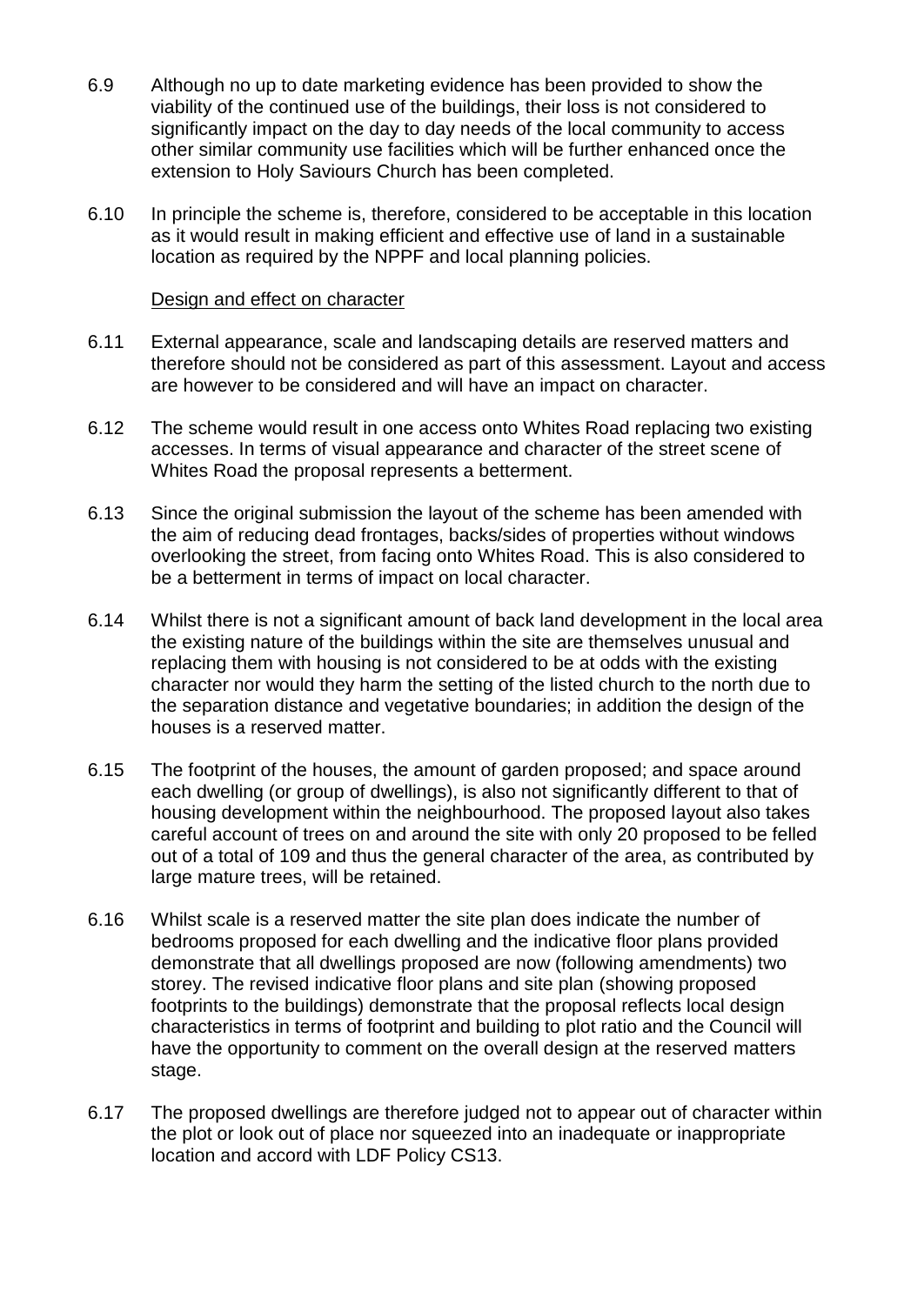#### Residential amenity

- 6.18 All dwellings will have sufficient garden areas that will be usable, and it is considered that the degree of shadowing by surrounding trees overall will be acceptable taking into account the nature of the site and the canopies of the trees on and around the site. The proposed gardens will also achieve the minimum recommended sizes set out in the Residential Design Guide (10m depth with 70sq [semi-detached] & 50sq.m [terraced]).
- 6.19 The separation distances to neighbouring residential properties will be acceptable so that both future residents enjoy privacy distances that accord with the standards set out in the Residential Design Guide, 21m between directly opposite properties that back onto one another, or exceed them.
- 6.20 All habitable rooms within the proposed buildings will have access to outlook, daylight and will achieve appropriate ventilation.
- 6.21 Access to each dwelling will also be acceptable. Conditions will be needed to ensure that the route is acceptable for wheelchair and pushchair users; and also, to improve lighting for security purposes. The layout is expected to be in a home zone style where surfaces are shared.
- 6.22 In summary the occupants of the proposed dwellings, and the existing vicarage, will all experience a high-quality living environment typical of family dwellings in suburban settings.
- 6.23 Furthermore, the proposed development will not adversely affect neighbouring properties, being set sufficiently away from the site boundaries. Whilst only indicative floor plans have been provided the two-storey form of development means that visual impact experienced from neighbouring gardens and habitable rooms would be acceptable given the suburban location, separation distance and vegetative boundaries. It is also not anticipated that the neighbours would be harmed as a result of shadowing caused by the proposed dwellings given that there are large mature trees on the boundaries of the site to the south west (properties fronting Brownlow Avenue) and due to the orientation/juxtaposition with adjacent neighbours. A community use agreement would be secured to ensure the community facilities are appropriately managed to prevent adverse noise and disturbance to neighbouring housing.
- 6.24 Therefore, in all respects the proposed development is anticipated as having an acceptable relationship with neighbouring properties/owners. Harm has been avoided by designing the scheme to reflect the dominant pattern of development in the local area. In addition, the quality of the proposed residential environment is considered to be acceptable and the scheme has, therefore, been assessed as compliant with LPR Policy SDP1(i).
- 6.25 There is also merit to the development in terms of the safety and security of the vicarage with increased natural surveillance and the proposal includes natural surveillance over the proposed public areas of the development.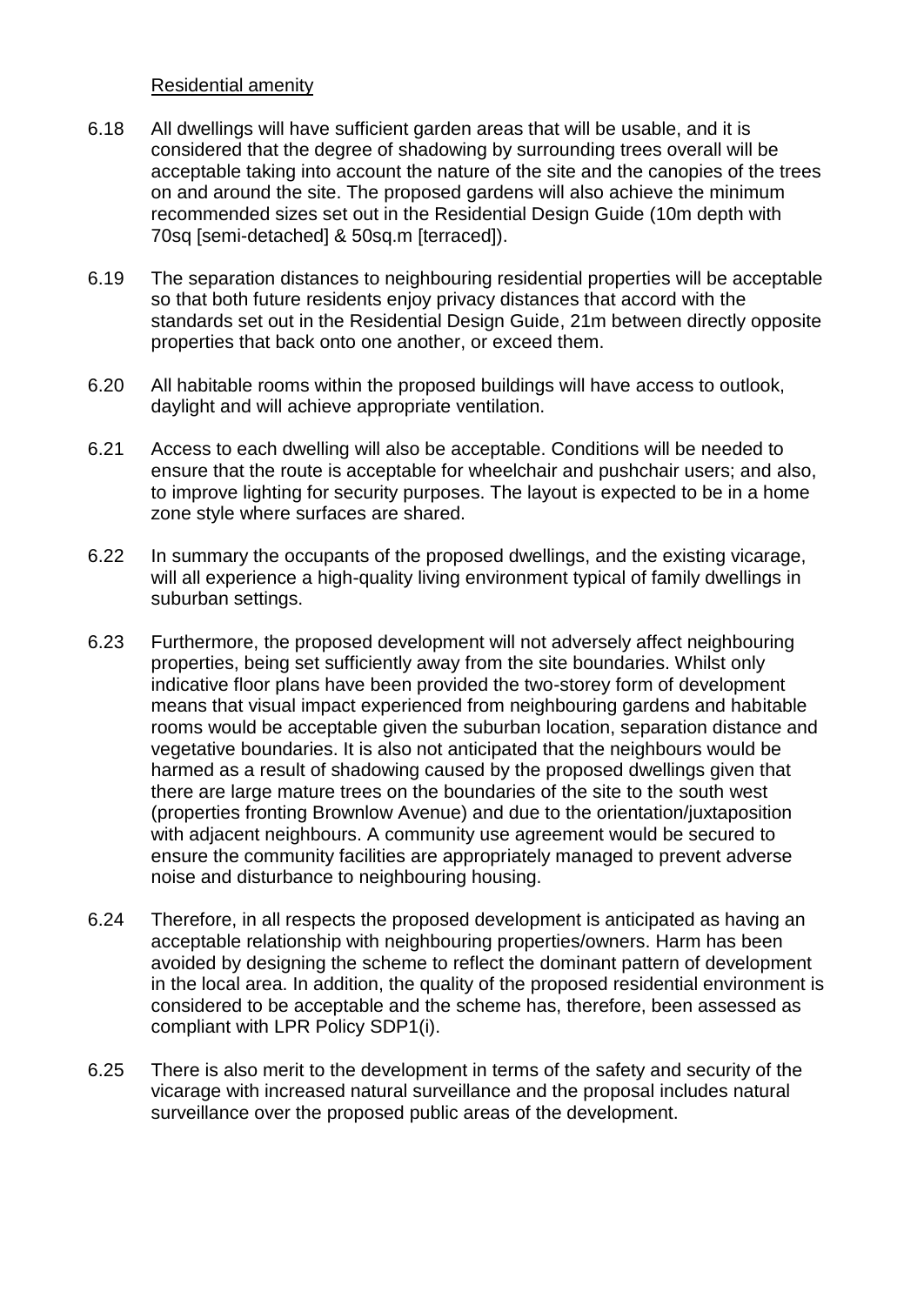#### Parking highways and transport

- 6.26 The site is within a medium accessibility area with residents' day-to-day needs capable of being reached by foot and bicycle. Access to Bitterne District Centre is achievable by foot and bicycle and Southampton City Centre is available by public transport.
- 6.27 Access to the proposed development by vehicles will be via a reconfigured site entrance from Whites Road. Pedestrian access will also be achieved Whites Road as well as from the existing route through the site from Bursledon Road which will become a pedestrian route only. Pedestrians would also be able to access the footpath through the adjacent church graveyard.
- 6.28 Sightlines will need to be secured by planning condition and site-specific highways works are anticipated. A construction management plan will also be required to ensure that there is suitable space on site for construction related vehicles and to prevent deliveries at peak traffic times.
- 6.29 Parking will be provided on the basis of 2 car parking spaces per dwelling which, critically, does not exceed the Council's maximum standards. Secure cycle parking can be accommodated in rear gardens. This provision meets the requirements of the Southampton Parking Standards.
- 6.30 28 car parking spaces are proposed for use by the church. In high accessibility areas the parking standards SPD allows 1 car parking space for each 5 fixed seats in addition to 1 parking space for each 20 sq.m of open hall. Officers note that the church is in a high accessibility area however the application site is outside. The existing main church has pews with a max capacity of 360 persons which would allow up 72 parking spaces. If the pews are not fixed 20 additional car parking spaces would be allowed on the basis of an open hall floor area of 385sq.m (321sqm sq.m in the main hall and 64sq.m granted under application 19/00123/FUL). Therefore, in total 92 car parking spaces could be allowed on site.
- 6.31 The proposed scheme provides 28 spaces for the Church, which is broadly similar to the existing; it is appreciated that the existing parking layout is somewhat informal and therefore is difficult to accurately quantify and falls well below the maximum car parking allowance when considering the maximum capacity. Proposals don't need to achieve the maximum level permitted by policy in order to be supported. Therefore, based on the parking provision proposed the scheme is policy compliant and again it is important to consider the location which can be reached by public transport and is likely to be within walking distance of a significant portion of church members.
- 6.32 No objection to the scheme has been received from the highways development management team following amended plans to improve the access for refuse vehicles. Refuse and cycle storage, as well as parking on site, can also be successfully achieved and secured by condition and at the reserved matters stage.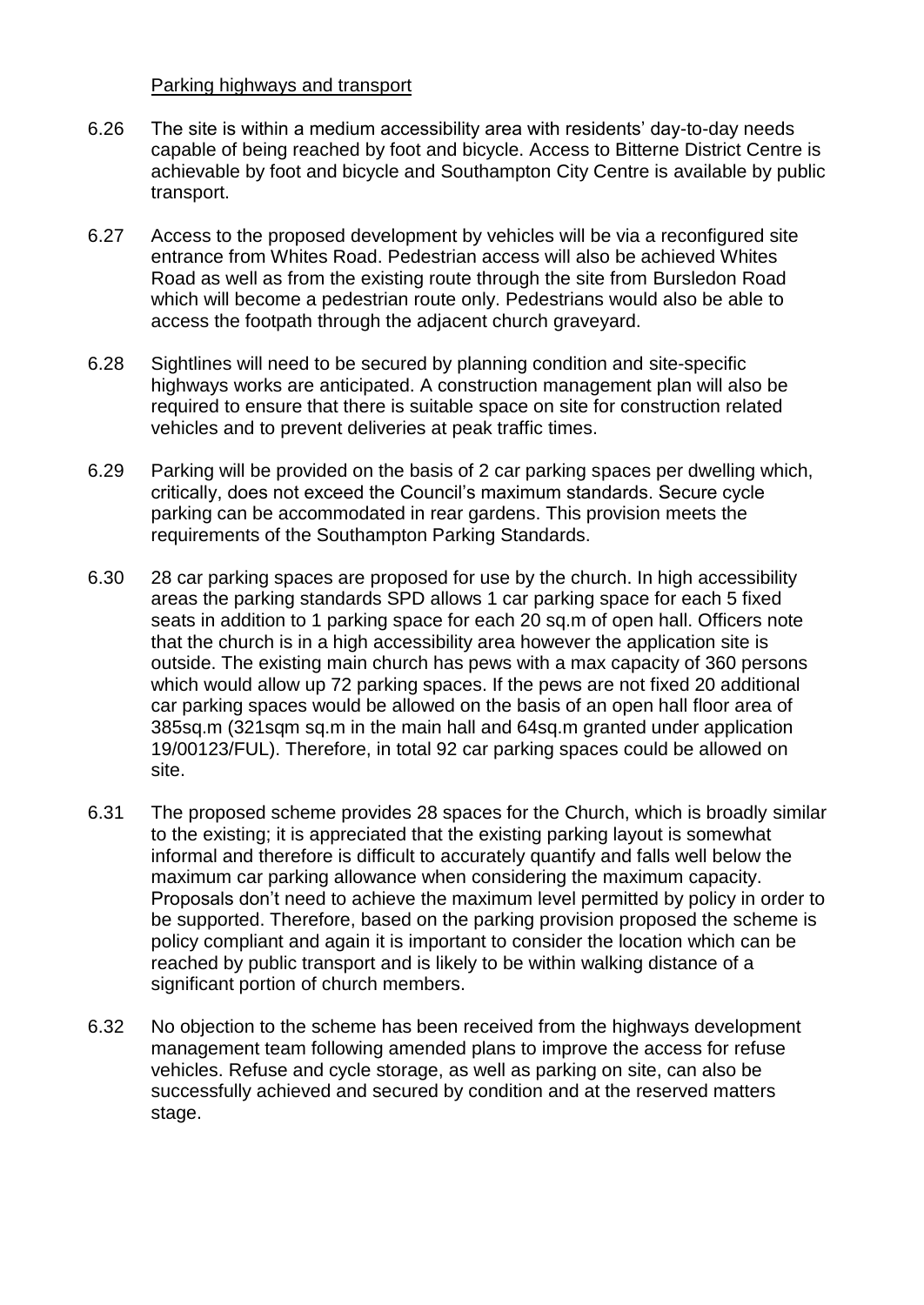Loss of open space

- 6.33 In the centre of the site is a former bowling green (now disused) and a tarmac ballcourt; both of these are owned by the church.
- 6.34 The former bowling green is located behind the Parish Hall. This was in regular use until 2016 when the club folded, and existing/remaining members choose to join alternative clubs nearby (Vospers in Hamble); the green and pavilion building have not been in use since. The green is not large enough to be used for competition; in addition, the green is increasingly compromised by tree roots resulting in an uneven surface.
- 6.35 The bowling club had enjoyed many years of use of the land, owned by the church, at a 'peppercorn' rent and discussions had started between the church and club to both formalise the agreement, and to agree more realistic rates. However, the club themselves took the decision to close before this discussion had been concluded.
- 6.36 With the closure of the bowling club, there is no longer demand for the bowling green and so the scheme does not propose to replace the bowling green.
- 6.37 Adjacent to the green is a tarmac ball court enclosed by a chain-link fence which is also within the ownership and use of the church. Although informal use of the ball court has occurred in the past it has not formally been permitted for use by the general public rather it has only formally been used for church-based activities, albeit ones with a community focus (such as a youth club).
- 6.38 The proposal seeks to redevelop the existing ball court and turn it into a car park for the church. A ball court will then be re-provided adjacent to the car park. The area of the proposed ball court would however represent a 16% reduction in floor area (from 997sqm to 840sq.m).
- 6.39 The loss of the bowling green and 16% reduction of ball court represents a departure from the development plan (CS21) and NPPF paragraph 97, which seek to ensure no net loss of space.
- 6.40 In line with the Government's NPPF (including Section 8); and PPG (Health and wellbeing section), consideration should also be given to how the new housing, will provide opportunities for people to lead healthy lifestyles and create healthy communities.
- 6.41 To mitigate the impact of the overall loss of open space the proposal would improve the quality of the available open space on the site; and would also ensure that the church manage the open space so that wider community groups are able to able gain access. The space will therefore be able to be used more frequently and by greater numbers of people than the existing bowling green and ball court. A legal agreement associated with the planning application will be used to manage the 'community use agreement' and a planning condition will be added to ensure that the ball court is re-provided on site prior to the occupation of the flats and retained on site throughout the lifetime of the development.
- 6.42 The loss of the open space on site is considered to be outweighed by the positive aspects of the proposal.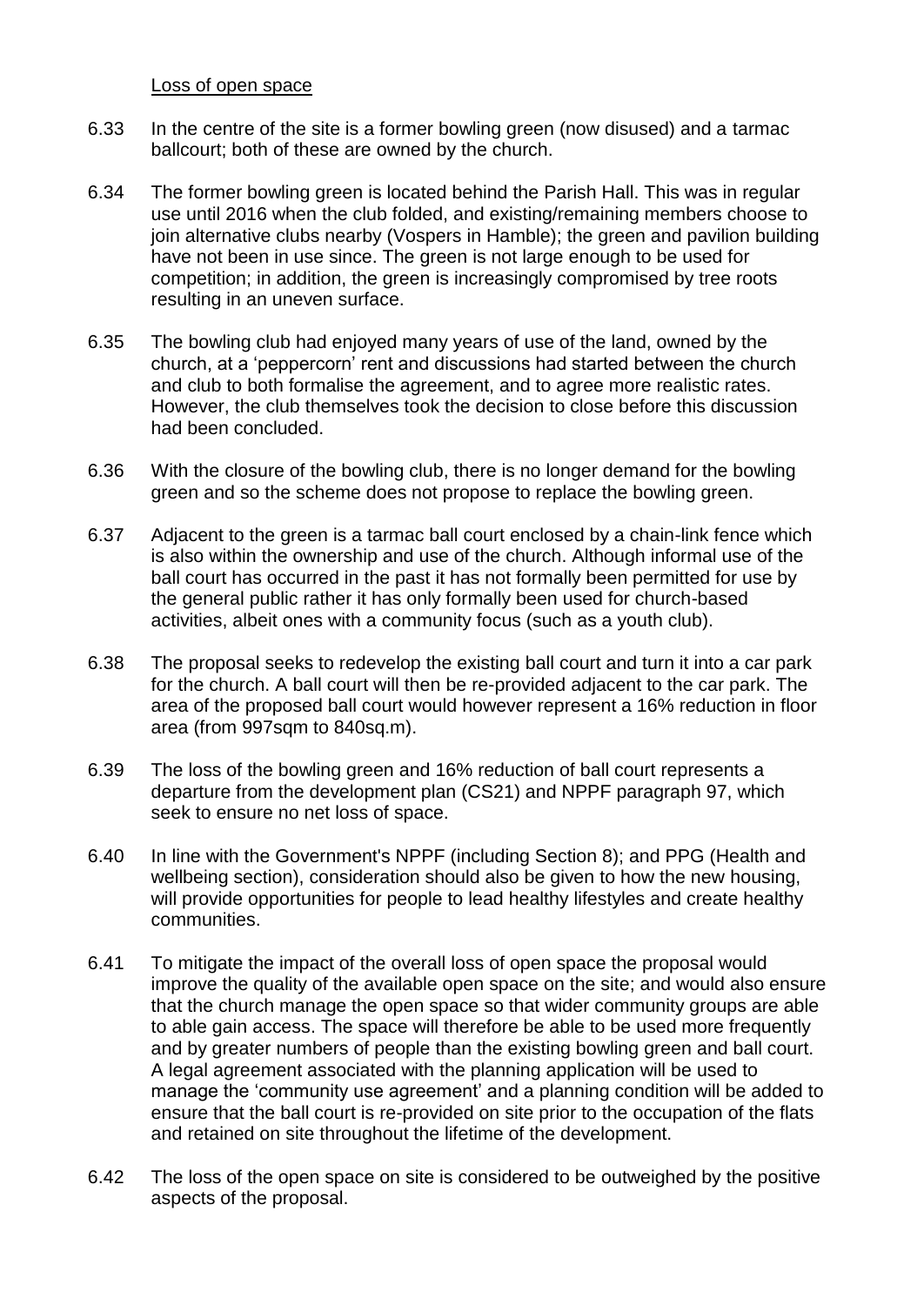#### Air Quality and the Green Charter

- 6.43 The Core Strategy Strategic Objective S18 seeks to ensure that air quality in the city is improved and Policy CS18 supports environmentally sustainable transport to enhance air quality, requiring new developments to consider impact on air quality through the promotion of sustainable modes of travel. Policy SDP15 of the Local Plan sets out that planning permission will be refused where the effect of the proposal would contribute significantly to the exceedance of the National Air Quality Strategy Standards.
- 6.44 There are 10 Air Quality Management Areas in the city which all exceed the nitrogen dioxide annual mean air quality standard. In 2015, Defra identified Southampton as needing to deliver compliance with EU Ambient Air Quality Directive levels for nitrogen dioxide by 2020, when the country as a whole must comply with the Directive.
- 6.45 The Council has also recently established its approach to deliver compliance with the EU limit and adopted a Green City Charter to improve air quality and drive up environmental standards within the city. The Charter includes a goal of reducing emissions to satisfy World Health Organisation air quality guideline values by ensuring that, by 2025, the city achieves nitrogen dioxide levels of 25µg/m3. The Green Charter requires environmental impacts to be given due consideration in decision making and, where possible, deliver benefits. The priorities of the Charter are to:
	- Reduce pollution and waste;
	- Minimise the impact of climate change
	- Reduce health inequalities and;
	- Create a more sustainable approach to economic growth
- 6.46 The application has/will address the effect of the development on air quality and the requirements of the Green Charter by achieving compliance with the Councils adopted climate change mitigation policy CS20 (Tackling and Adapting to Climate Change) by ensuring that the dwellings achieve improved energy and water efficiencies. The scheme will also have to incorporated sustainable urban drainage systems to combat potential flooding. The proposal also works with the trees on site and where tree felling is necessary the legal agreement will require two for one replacement planting.

#### Trees and Ecology

6.47 20 trees in total will need to be felled to facilitate the development. 10 of these are due to building constraints and another 10 are due to their poor condition. Of these 20 trees, 8 are covered by tree preservation orders and only one of these (T094) is due to building constraints. The other seven are either in poor condition, dead or a stump. Any TPO'd tree will need local authority permission before they can be felled. TPO'd trees that will be retained will need to be protected during construction works. Appropriate conditions will be needed as recommended by the Council's Tree Team and lost trees will need to be replaced on a two for one basis. Replacement trees may need to be located offsite and as such would be controlled by legal agreement.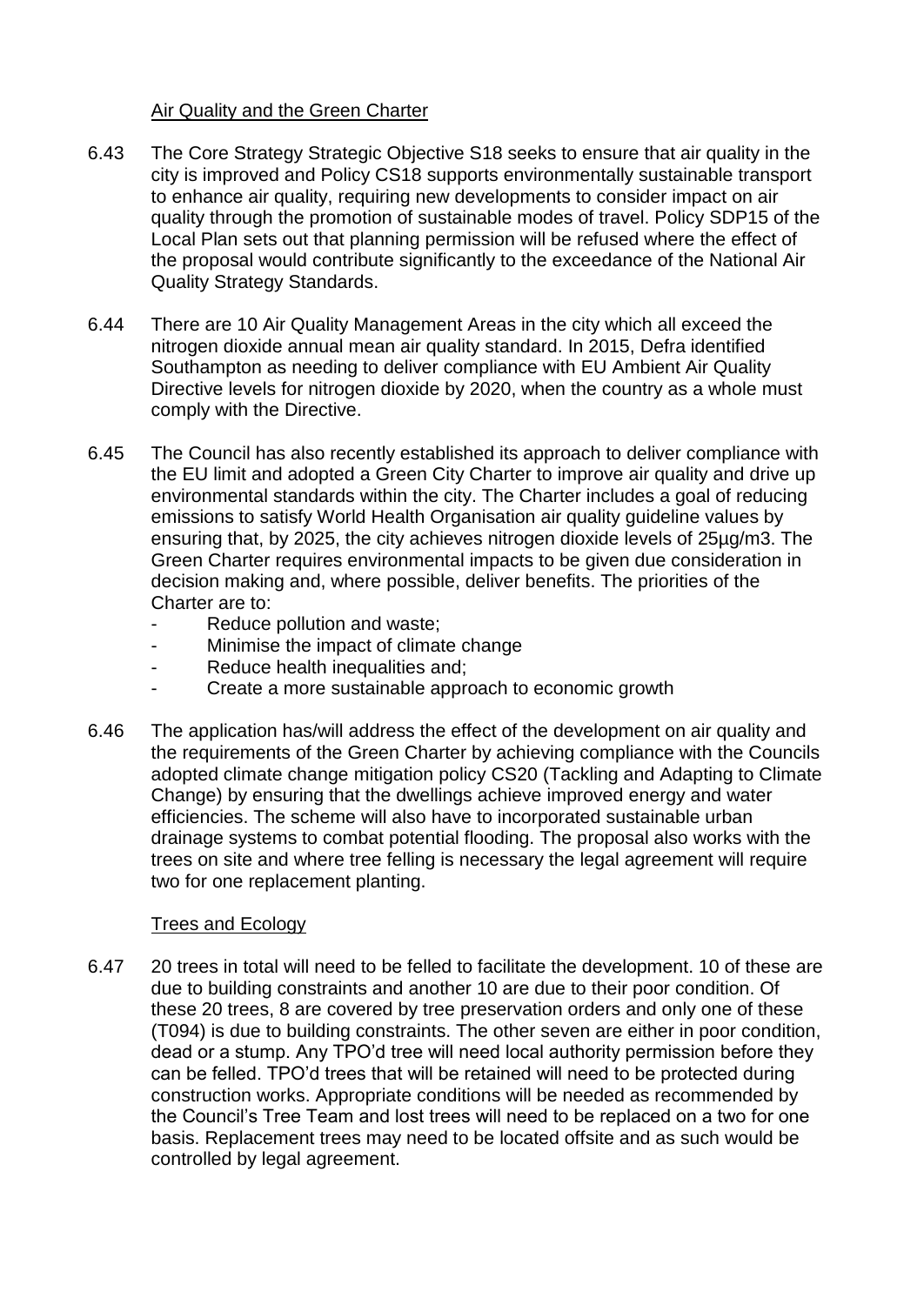- 6.48 The proposed tree loss is considered to be outweighed by the positive aspects of the proposal.
- 6.49 The Council's Ecologist is not satisfied with the proposed ecological mitigation measures with particular regard to slow worm habitat loss mitigation. The Council's Ecologist is, however, satisfied that there are alternative options available to ensure that the impact of the development can be appropriately mitigated. Conditions have been recommended and will be included if the scheme is supported.

#### Mitigation of direct local impacts

- 6.50 As with all major development the application needs to address and mitigate the additional pressure on the social and economic infrastructure of the city, in accordance with Development Plan policies and the Council's adopted Planning Obligations SPD (2013). Given the wide-ranging impacts associated with a development of this scale, an extensive package of contributions and obligations would be required as part of the application if the application were to be approved. The main area of contribution for this development, in order to mitigate against its wider impact, is for highway works and these works will be secured via a Section 106 legal agreement. These works will be improvements to pedestrian and cycle facilities within the vicinity.
- 6.51 A development of this scale would normally trigger the need for 35% affordable housing in accordance with Core Strategy Policy CS15. In terms of the 15 dwellings there is an expectation that 6 flats (35%) will be provided on site.
- 6.52 Policy CS15 suggests that *'the proportion of affordable housing to be provided by a particular site will take into account the costs relating to the development; in particular the financial viability of developing the site (using an approved viability model).* The applicants have submitted a detailed viability appraisal of their scheme, which includes no affordable housing. This is a weakness of the scheme but has been assessed and verified by an independent adviser to the Council; in this case the District Valuation Service (DVS). A copy of their report is appended to this report at *Appendix 4*.
- 6.53 The assessment provided by DVS on the viability on the proposed scheme including the provision of nil Affordable Housing identifies that the scheme is showing a deficit of **£234,359** which converts to a reduced profit of **£582,891 (approximate 12%)** which is significantly below the stated profit mark of **17.5%** (**£817,250**) used by DVS and the NPPF.
- 6.54 Given the deficits involved it would be right to question why the scheme is coming forward at the current time. Clearly, this is a matter for the applicant and as the scheme is at outline stage it will be some time yet before the full development potential will be realised on the ground, by which time circumstances may change and affordable housing becomes viable. The s.106 clauses will build in review mechanisms in line with our normal practices; if the development has not completed by the deadline of February 2022 an additional viability would therefore be required.
- 6.55 Whilst failing to secure Affordable Housing is a weakness of the application proposal, the adopted Development Plan allows for viability to be considered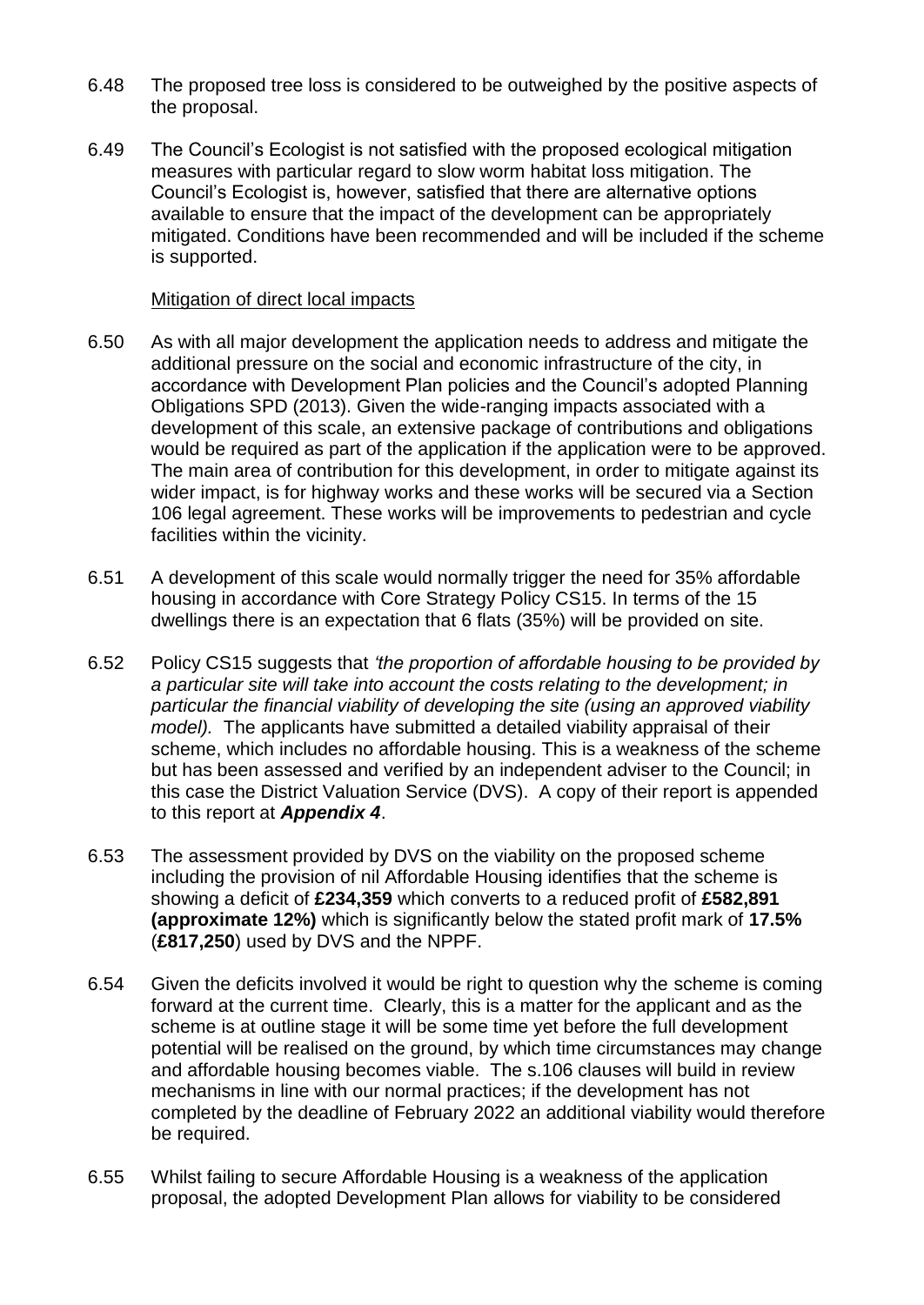when determining the level of affordable housing. The proposal also brings other benefits to the city including the delivery of homes, ten of which are family units, regeneration of this site and improved community facilities. As such, and in light of the advice from the DVS, it is recommended that the development be supported on the basis of the current viability position which does not support Affordable Housing. Alternatively, the Panel may decide that it would be better to wait for the economic conditions to improve and seek affordable housing to meet our significant need when a fully policy compliant viable scheme is achievable. Clearly the risk with this approach is that the site may remain vacant. A refusal on this basis could also result in an appeal where the Council would need to justify its reasons in light of the DVS findings.

6.56 The scheme also triggers the need for Community Infrastructure Levy (CIL).

#### Likely effect on designated habitats

6.57 The proposed development, as a residential scheme, has been screened (where mitigation measures must now be disregarded) as likely to have a significant effect upon European designated sites due to an increase in recreational disturbance along the coast and in the New Forest. Accordingly, a Habitat Regulations Assessment (HRA) has been undertaken, in accordance with requirements under Regulation 63 of the Conservation of Habitats and Species Regulations 2017, see *Appendix 1*. The HRA concludes that, provided the specified mitigation of a Solent Recreation Mitigation Strategy (SRMP) contribution and a minimum of 5% of any CIL taken directed specifically towards Suitably Accessible Green Space (SANGS), the development will not adversely affect the integrity of the European designated sites.

#### **7 Summary**

- 7.1 The scheme represents a departure from the development plan on the basis of the loss of open space. The scheme also results in the loss of 20 trees, 8 of which are protected by Tree Preservation Orders and further ecological mitigation measures are needed to ensure that significant harm to slow worms on site does not occur. These negative aspects of the scheme need to be judged against the positive which include housing delivery, family homes, improved surveillance and improved public access to sporting facilities. In other respects, the proposal strikes a balance between the delivery of housing (including 10 houses capable of accommodating families) protection of the amenities of nearby residents, parking requirements of the Church and a layout which does not compromise highways safety.
- 7.2 Having taken all material planning considerations into account, as listed in the above report, on balance the scheme is considered to be acceptable.

# **8 Conclusion**

8.1 It is recommended that outline planning permission be granted subject to a Section 106 agreement and conditions set out below.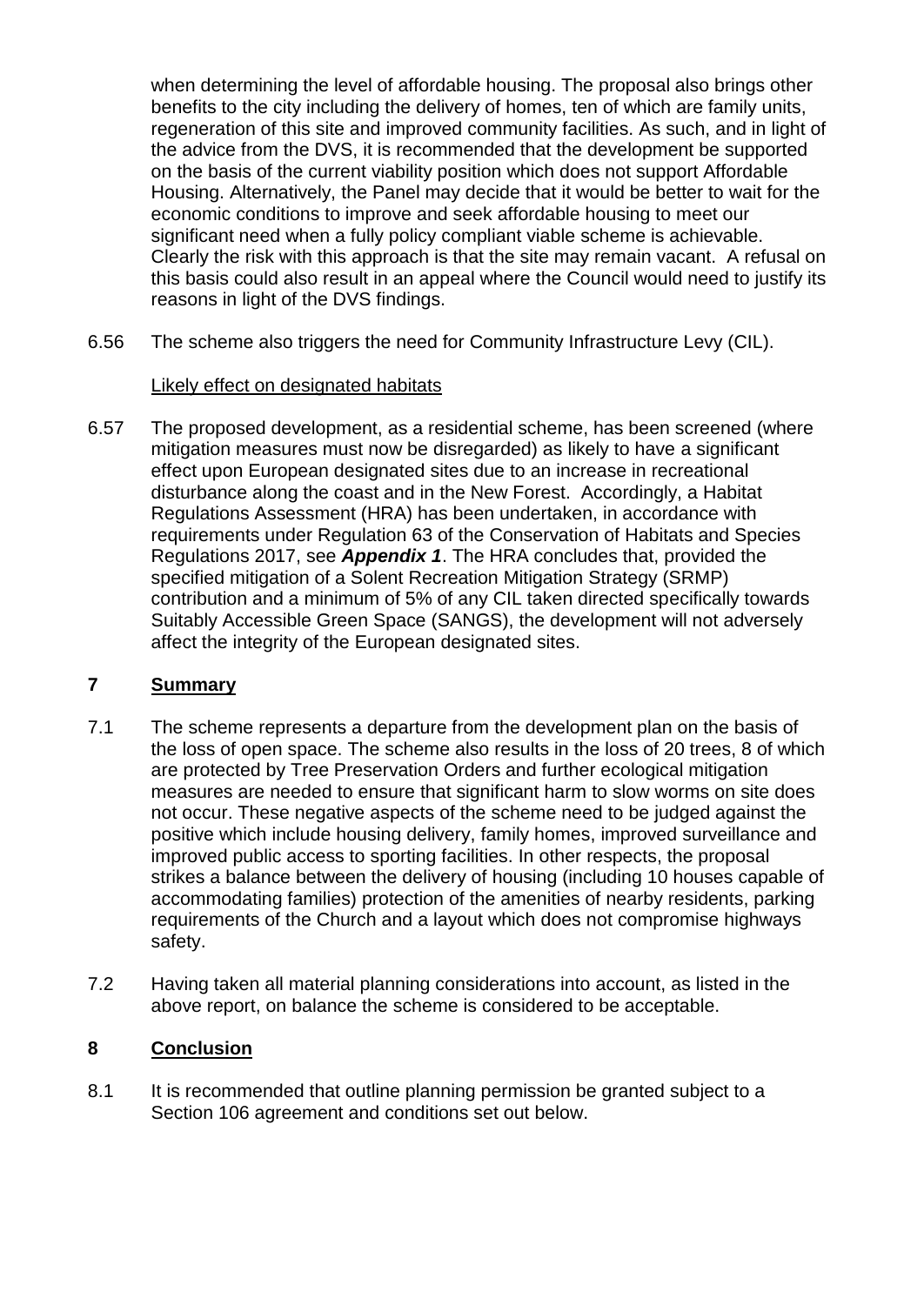# **Local Government (Access to Information) Act 1985 Documents used in the preparation of this report Background Papers**

1. (a) (b) (c) (d) 2. (b) (c) (d) (e) (f) (g) 4.(f) (g) (vv) 6. (a) (b) 7. (a)

# **MP for 22/06/2021 PROW Panel**

# **PLANNING CONDITIONS**

1. Outline Permission Timing Condition (Performance)

Outline Planning Permission for the principle of the development proposed and the following matters sought for consideration, namely the layout of buildings and other external ancillary areas and the means of access (vehicular and pedestrian) into the site and the buildings is approved subject to the following:

(i) Written approval of the details of the following awaited reserved matters shall be obtained from the Local Planning Authority prior to any works taking place on the site:

the appearance and architectural design specifying the external materials to be used;

the scale of the buildings indicating massing and building bulk and;

the landscaping of the site specifying both the hard, soft treatments and means of enclosures including ongoing maintenance

(ii) An application for the approval of the outstanding reserved matters shall be made in writing to the Local Planning Authority before the expiration of three years from the date of this Outline Permission

(iii) The development hereby permitted shall be begun before the expiration of two years from the date of approval of the last application of the reserved matters to be approved.

Reason: To enable the Local Planning Authority to control the development in detail and to comply with Section 91 and Section 92 of the Town and Country Planning Act 1990 (as amended).

2. Details of building materials to be used (Pre-Commencement Condition)

Notwithstanding the information shown as part of the submission, with the exception of site clearance, demolition and preparation works, no development works shall be carried out until a written schedule of external materials and finishes, including samples and sample panels where necessary, has been submitted to and approved in writing by the Local Planning Authority. These shall include full details of the manufacturer's composition, types and colours of the external materials to be used for external walls, windows, doors, rainwater goods, and the roof of the proposed buildings. It is the Local Planning Authority's practice to review all such materials on site. The developer should have regard to the context of the site in terms of surrounding building materials and should be able to demonstrate why such materials have been chosen and why alternatives were discounted. If necessary, this should include presenting alternatives on site. Development shall be implemented only in accordance with the agreed details.

Reason: To enable the Local Planning Authority to control the development in detail in the interests of amenity by endeavouring to achieve a building of visual quality.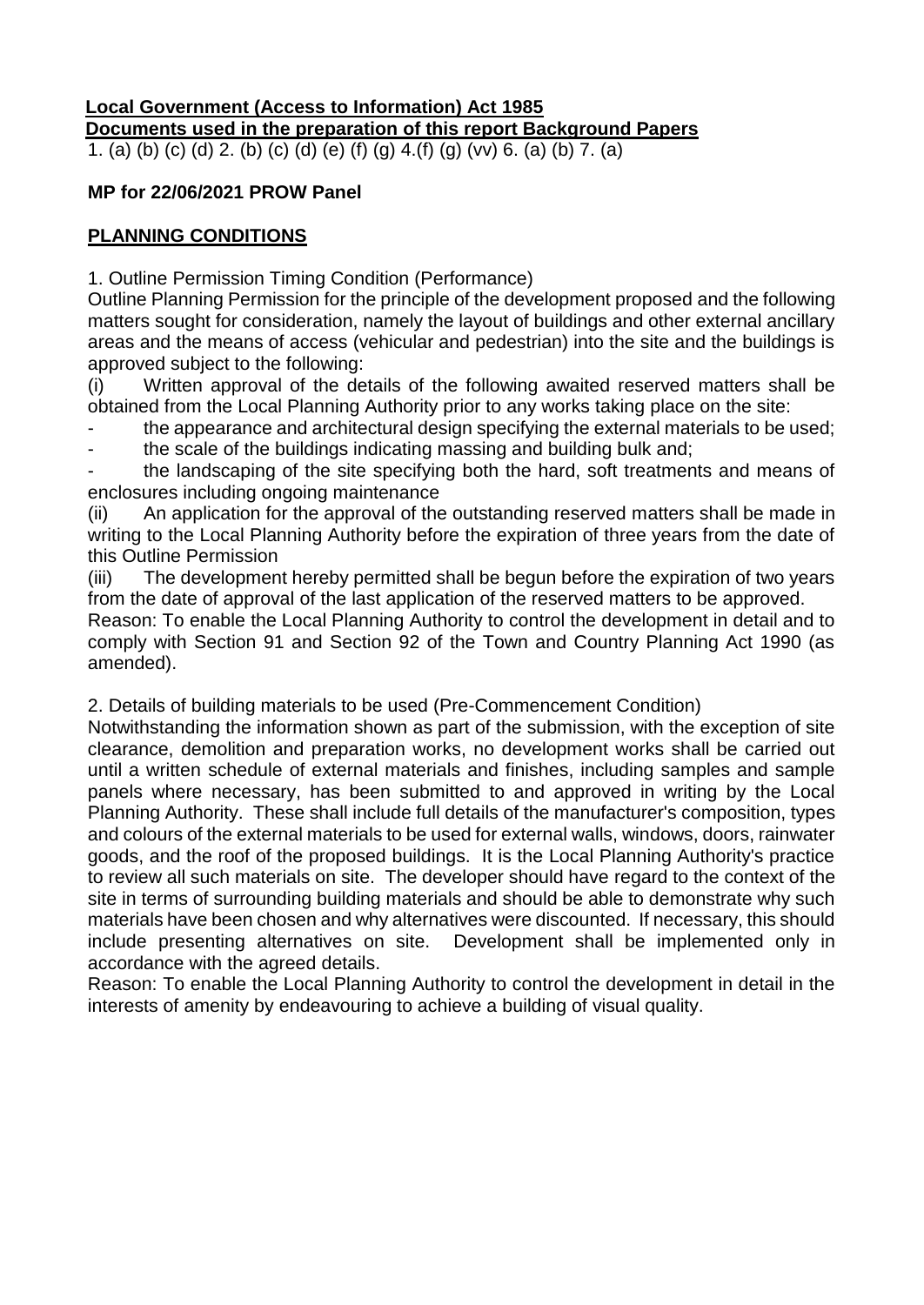3. Residential - Permitted Development Restriction (Performance Condition)

Notwithstanding the provisions of the Town and Country Planning (General Permitted Development) Order 2015 or any Order amending, revoking or re-enacting that Order, no building or structures within Schedule 2, Part 1, Classes as listed below shall be erected or carried out to any dwelling house hereby permitted without the prior written consent of the Local Planning Authority:

Class A (The enlargement, improvement or other alteration of a dwelling house)

- Class AA (enlargement of a dwelling house by construction of additional storeys)
- Class B (additions etc to the roof of a dwelling house

Class D (porches),

Class E (buildings etc incidental to the enjoyment of a dwelling house)

Class F (hard surfaces incidental to the enjoyment of a dwelling house

Reason: In order that the Local Planning Authority may exercise further control in this locality given the specific circumstances of the application site which is significantly constrained by protected trees; and in the interests of the comprehensive development and visual amenities of the area.

4. No other windows or doors other than approved (Performance Condition)

Notwithstanding the provisions of the Town and Country Planning (General Permitted Development) Order 2015 (or any order amending, revoking or re-enacting that Order), no windows, doors or other openings, other than those expressly authorised by this permission, shall be inserted above ground floor level in the side elevations of development hereby permitted without the prior written consent of the Local Planning Authority.

Reason: To protect the amenities of the adjoining residential properties.

5. Landscaping, lighting & means of enclosure detailed plan (Pre-Commencement)

Notwithstanding the submitted details, before the commencement of any site works a detailed landscaping scheme and implementation timetable shall be submitted to and approved by the Local Planning Authority in writing, which includes:

- i. means of enclosure/boundary treatment,
- ii. car parking layouts,
- iii. vehicle pedestrian access and circulations areas,
- iv. hard surfacing materials,
- v. structures and ancillary objects (refuse bins, lighting columns etc.),
- vi. planting plans; written specifications (including cultivation and other operations associated with plant and grass establishment); schedules of plants, noting species, plant sizes and proposed numbers/planting densities where appropriate; and tree pit design.
- vii. an accurate plot of all trees to be retained and to be lost. Any trees to be lost shall be replaced on a favourable basis (a two-for one basis unless circumstances dictate otherwise and agreed in advance),
- viii. a landscape management scheme; and
- ix. measures to prevent unmanaged parking within root protection areas.

The approved hard and soft landscaping scheme (including parking) for the whole site shall be carried out prior to occupation of the building or during the first planting season following the full completion of building works, whichever is sooner. The approved scheme implemented shall be maintained for a minimum period of 5 years following its complete provision.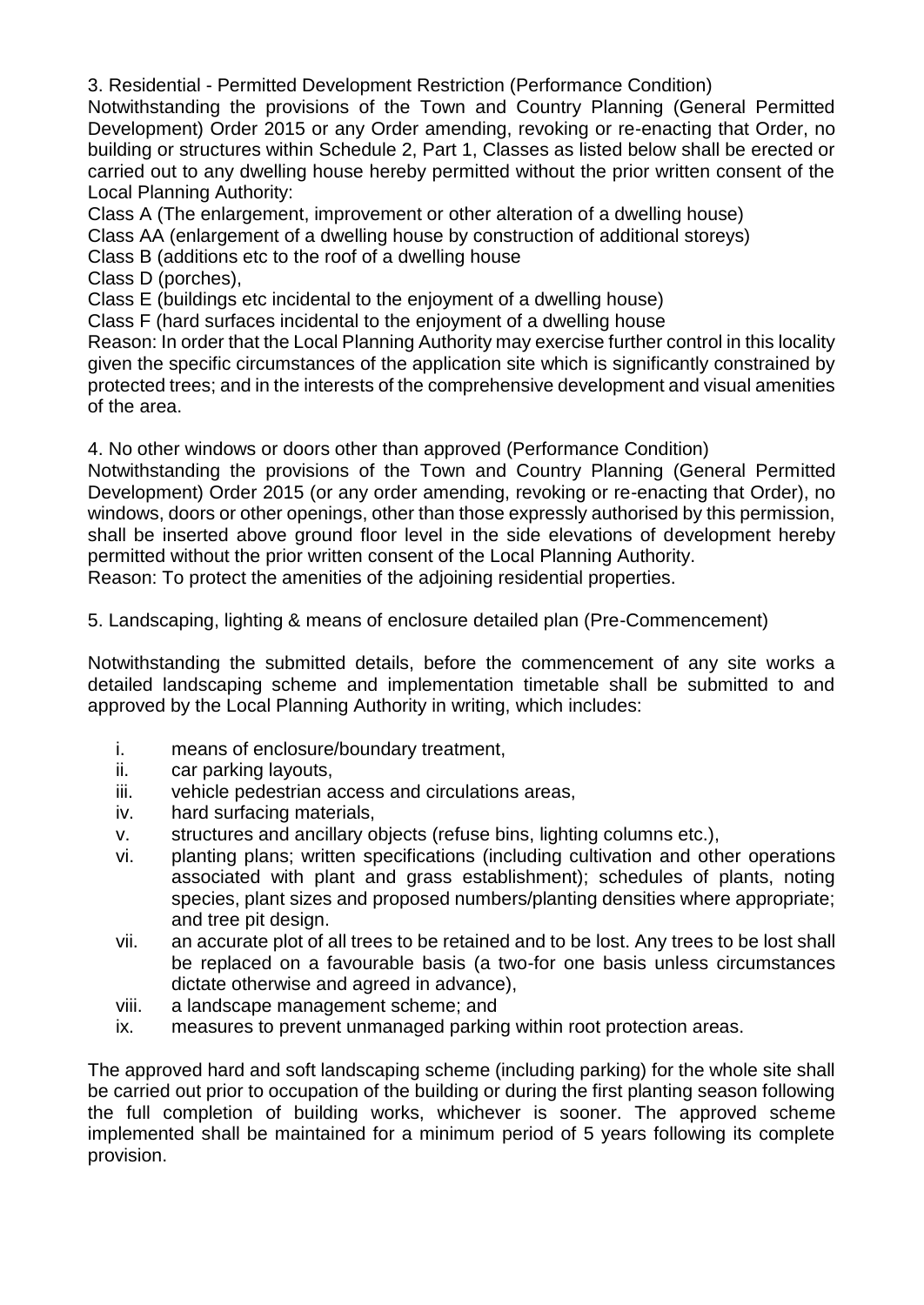Any trees, shrubs, seeded or turfed areas which die, fail to establish, are removed or become damaged or diseased, within a period of 5 years from the date of planting shall be replaced by the Developer in the next planting season with others of a similar size and species unless the Local Planning Authority gives written consent to any variation. The Developer shall be responsible for any replacements for a period of 5 years from the date of planting.

Within root protection zones there must be a no dig solution to physical structures including road formation and kerb formation. Measures shall also be included in the landscaping plan to demonstrate how informal parking on roof protection areas will be prevented.

Reason: To improve the appearance of the site and enhance the character of the development in the interests of visual amenity, to ensure that the development makes a positive contribution to the local environment and, in accordance with the duty required of the Local Planning Authority by Section 197 of the Town and Country Planning Act 1990

# 6. Arboricultural Method Statement (Pre-Commencement Condition)

No operation in connection with the development hereby permitted shall commence on site until a site specific Arboricultural Method Statement in respect of the protection of the trees during all aspects of work on site is submitted and agreed in writing by the Local Planning Authority. It will be written with contractors in mind and will be adhered to throughout the duration of the demolition and development works on site. The Method Statement will include the following:

1. A specification for the location and erection of protective fencing around all vegetation to be retained (taking account of plan 321 55 rev C 'tree protection plan' April 2020).

2. Specification for the installation of any additional root protection measures.

3. Specification for the removal of any built structures, including hard surfacing, within protective fencing areas.

4. Specification for the construction of hard surfaces where they impinge on tree roots.

5. The location of site compounds, storage areas, car parking, site offices, site access, heavy/large vehicles (including cranes and piling rigs)

6. An arboricultural management strategy, to include details of any necessary tree surgery works, the timing and phasing of all arboricultural works and protection measures.

7. Specification for soft landscaping practices within tree protection zones or the canopy of the tree, whichever is greatest.

Reason: To ensure that provision for trees to be retained and adequately protected throughout the construction period has been made.

# 7. No storage under tree canopy (Performance)

No storage of goods including building materials, machinery and soil, shall take place within the root protection areas of the trees to be retained on the site. There will be no change in soil levels or routing of services through root protection zones. There will be no fires on site within any distance that may affect retained trees. There will be no discharge of chemical substances including petrol, diesel and cement mixings within or near the root protection areas.

Reason: To preserve the said trees in the interests of the visual amenities and character of the locality.

# 8. Retention of trees (Performance Condition)

For the duration of works on the site no trees on the site shall be pruned/cut, felled or uprooted otherwise than shall be agreed in writing by the Local Planning Authority. Any tree removed or significantly damaged, other than agreed, shall be replaced before a specified date by the site owners /site developers with two trees of a size, species, type, and at a location to be determined by the Local Planning Authority.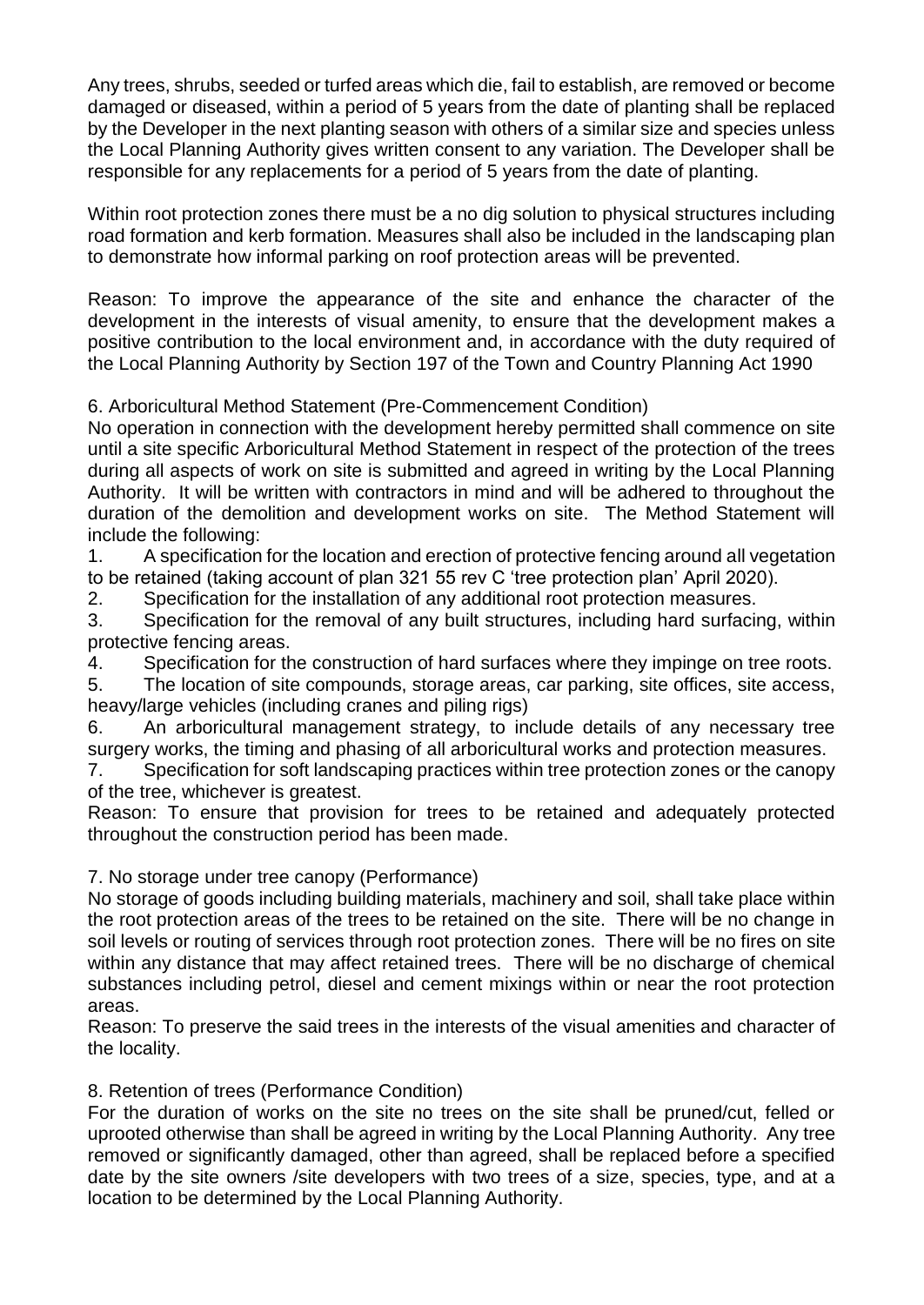Reason: To secure a satisfactory setting for the proposed development and to ensure the retention, or if necessary replacement, of trees which make an important contribution to the character of the area.

## 9. Replacement trees (Pre-commencement)

Any trees to be felled pursuant to this decision notice will be replaced with species of trees first to be agreed in writing with the Local Planning Authority prior to the commencement of development at a ratio of two replacement trees for every single tree removed. The trees will be planted within the site or at a place agreed in writing with the Local Planning Authority; details of species, size, location, pit design and management shall be included within the submission. Preferred locations will be adjacent to Whites Road and Bursledon Road to cover the loss in these areas. The Developer shall be responsible for any replacements for a period of 5 years from the date of planting. The replacement planting shall be carried out within the next planting season (between November and March) following the completion of construction. If the trees, within a period of 5 years from the date of planting die, fail to establish, are removed or become damaged or diseased, they will be replaced by the site owner / site developer or person responsible for the upkeep of the land in the next planting season with others of a similar size and species unless the Local Planning Authority gives written consent to any variation.

Reason: To improve the appearance of the site and enhance the character of the development in the interests of visual amenity, to ensure that the development makes a positive contribution to the local environment, to mitigate loss of trees necessary to facilitate the development and, in accordance with the duty required of the Local Planning Authority by Section 197 of the Town and Country Planning Act 1990.

10. Demolition/Construction Management Plan (Pre-Commencement)

Before any development or demolition works are commenced details shall be submitted to and approved in writing by the Local Planning Authority making provision for a Demolition & Construction Method Plan for the development. The Construction Management Plan shall include details of:

(a) parking of vehicles of site personnel, operatives and visitors;

(b) method of demolition required in order to prevent damaged to protected trees.

loading and unloading of plant and materials;

(c) storage of plant and materials, including cement mixing and washings, used in constructing the development;

(d) treatment of all relevant pedestrian routes and highways within and around the site throughout the course of construction and their reinstatement where necessary;

(e) measures to be used for the suppression of dust and dirt throughout the course of construction;

(f) details of construction vehicles wheel cleaning; and,

(g) details of how noise emanating from the site during construction will be mitigated.

The approved Construction Management Plan shall be adhered to throughout the development process unless agreed otherwise in writing by the local planning authority.

Reason: In the interest of health and safety, protecting the amenity of local land uses, neighbouring residents, the character of the area, highway safety and protected trees.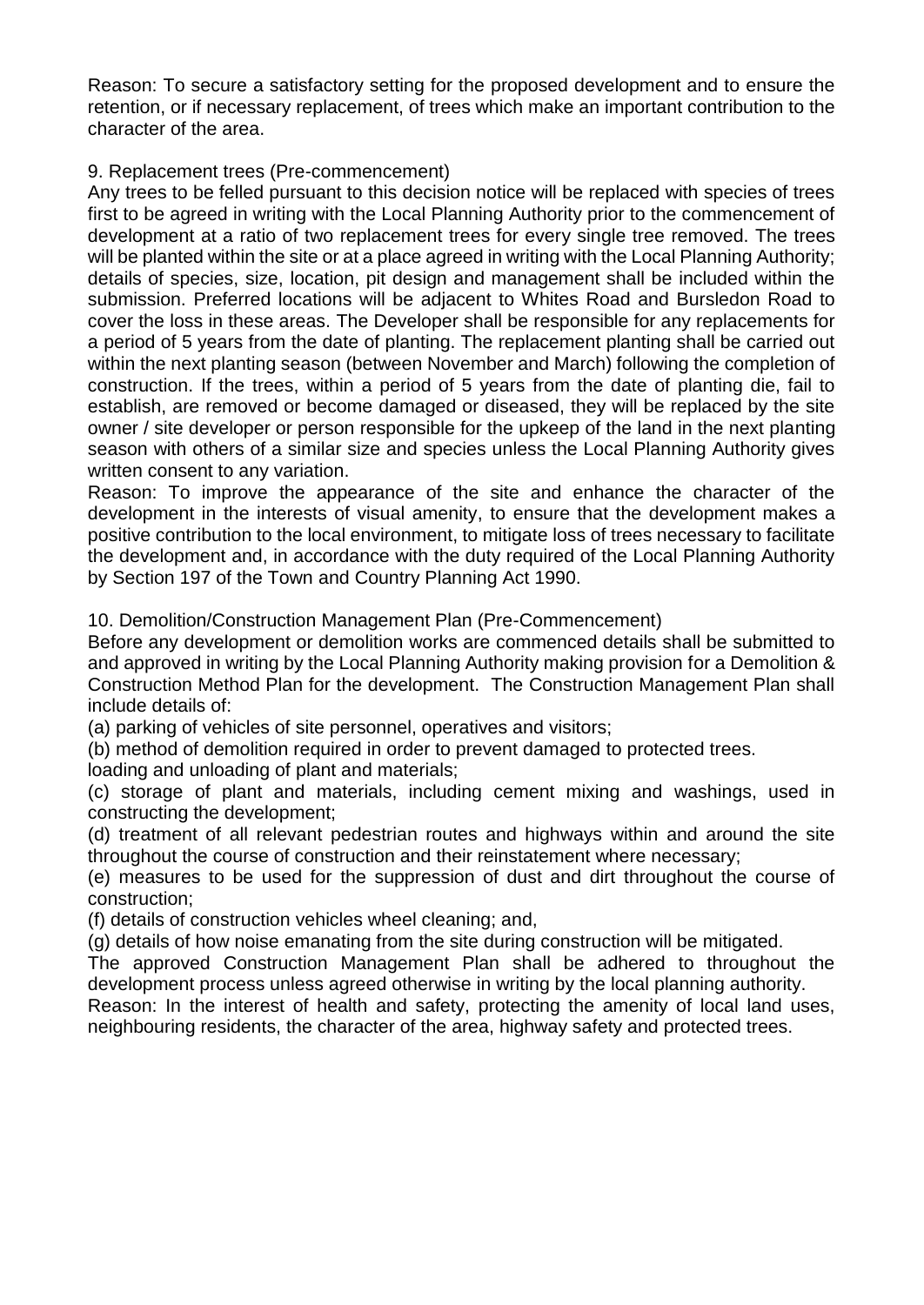11 Hours of work for Demolition / Clearance / Construction (Performance)

All works relating to the demolition, clearance and construction of the development hereby granted shall only take place between the hours of:

- Monday to Friday 08:00 to 18:00 hours
	- Saturdays 09:00 to 13:00 hours

And at no time on Sundays and recognised public holidays.

Any works outside the permitted hours shall be confined to the internal preparations of the buildings without audible noise from outside the building, unless otherwise agreed in writing by the Local Planning Authority.

Reason: To protect the amenities of the occupiers of existing nearby residential properties.

12. Land Contamination investigation and remediation (Pre-Commencement & Occupation) Prior to the commencement of development approved by this planning permission (or such other date or stage in development as may be agreed in writing with the Local Planning Authority), a scheme to deal with the risks associated with contamination of the site shall be submitted to and approved by the Local Planning Authority. That scheme shall include all of the following phases, unless identified as unnecessary by the preceding phase and approved in writing by the Local Planning Authority:

- 1. A desk top study including;
- historical and current sources of land contamination
- results of a walk-over survey identifying any evidence of land contamination
- identification of the potential contaminants associated with the above
- an initial conceptual site model of the site indicating sources, pathways and receptors
- a qualitative assessment of the likely risks
- any requirements for exploratory investigations.
- 2. A report of the findings of an exploratory site investigation, characterising the site and allowing for potential risks (as identified in phase 1) to be assessed.
- 3. A scheme of remediation detailing the remedial actions to be taken and how they will be implemented.

On completion of the works set out in (3) a verification report shall be submitted to the Local Planning Authority confirming the remediation actions that have been undertaken in accordance with the approved scene of remediation and setting out any measures for maintenance, further monitoring, reporting and arrangements for contingency action. The verification report shall be approved by the Local Planning Authority prior to the occupation or operational use of any stage of the development. Any changes to these agreed elements require the express consent of the local planning authority.

Reason: To ensure land contamination risks associated with the site are appropriately investigated and assessed with respect to human health and the wider environment and where required remediation of the site is to an appropriate standard.

# 13. Use of uncontaminated soils and fill (Performance)

Clean, uncontaminated soil, subsoil, rock, aggregate, brick rubble, crushed concrete and ceramic shall only be permitted for infilling and landscaping on the site. Any such materials imported on to the site must be accompanied by documentation to validate their quality and be submitted to the Local Planning Authority for approval prior to the occupancy of the site. Reason: To ensure imported materials are suitable and do not introduce any land contamination risks onto the development.

# 14. Unsuspected Contamination (Performance)

The site shall be monitored for evidence of unsuspected contamination throughout construction. If potential contamination is encountered that has not previously been identified, no further development shall be carried out unless otherwise agreed in writing by the Local Planning Authority. Works shall not recommence until an assessment of the risks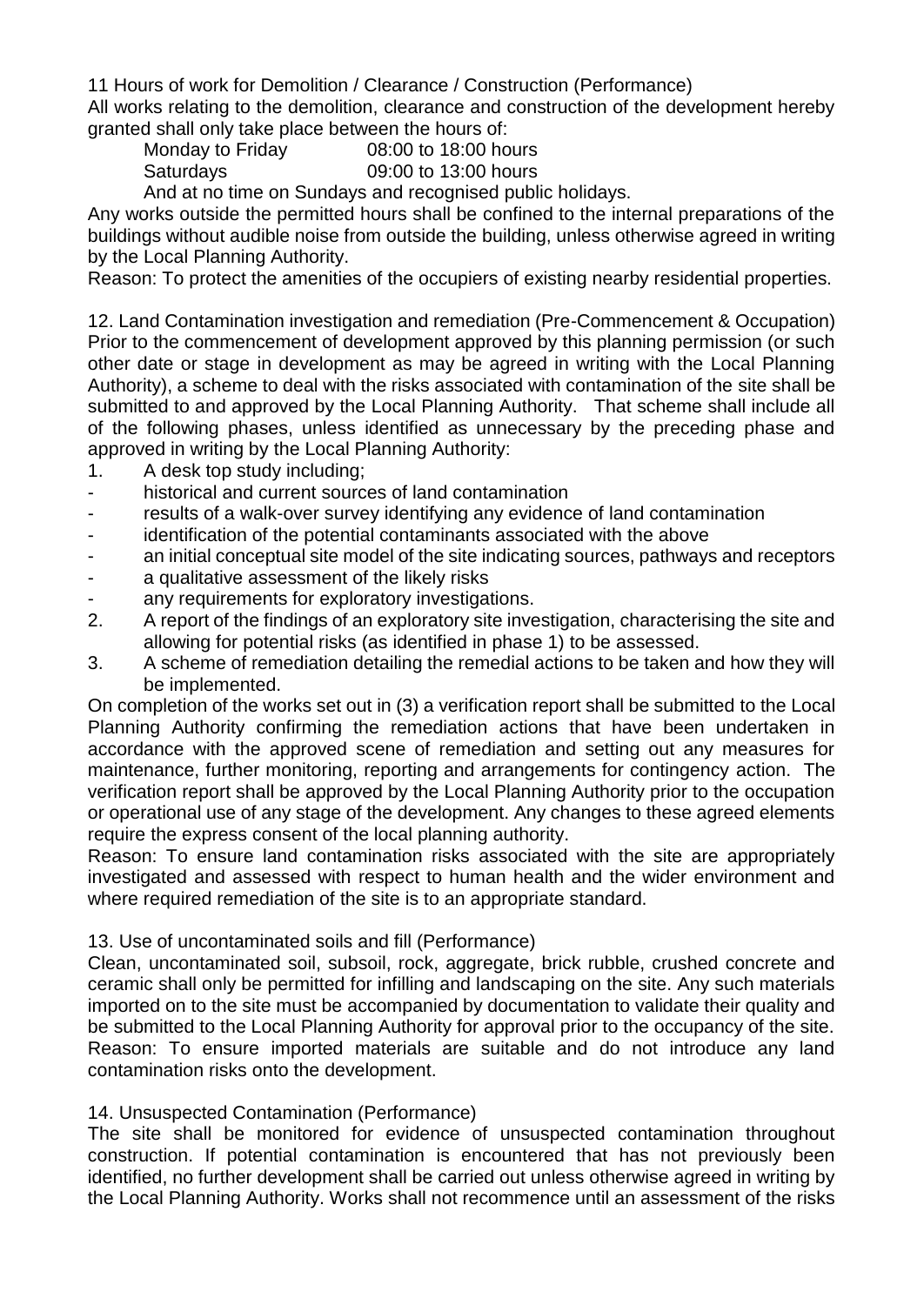presented by the contamination has been undertaken and the details of the findings and any remedial actions has been submitted to and approved by the Local Planning Authority. The development shall proceed in accordance with the agreed details unless otherwise agreed in writing by the Local Planning Authority.

Reason: To ensure any land contamination not previously identified is assessed and remediated so as not to present any significant risks to human health or, the wider environment.

#### 15. Energy & Water (Pre-Commencement)

With the exception of site clearance, demolition and preparation works, no development works shall be carried out until, written documentary evidence demonstrating that the development will achieve at minimum 19% improvement over 2013 Dwelling Emission Rate (DER)/ Target Emission Rate (TER) (Equivalent of Code for Sustainable Homes Level 4 for Energy) and 105 Litres/Person/Day internal water use (Equivalent of Code for Sustainable Homes Level 3/4) in the form of a design stage SAP calculations and a water efficiency calculator shall be submitted to the Local Planning Authority for its approval, unless an otherwise agreed timeframe is agreed in writing by the LPA.

Reason: To ensure the development minimises its overall demand for resources and to demonstrate compliance with policy CS20 of the Local Development Framework Core Strategy Development Plan Document Adopted Version (January 2010).

#### 16. Energy & Water (performance condition)

Within 6 months of any part of the development first becoming occupied, written documentary evidence proving that the development has achieved at minimum 19% improvement over 2013 Dwelling Emission Rate (DER)/ Target Emission Rate (TER) (Equivalent of Code for Sustainable Homes Level 4 for Energy) and 105 Litres/Person/Day internal water use (Equivalent of Code for Sustainable Homes Level 3/4) in the form of final SAP calculations and water efficiency calculator and detailed documentary evidence confirming that the water appliances/fittings have been installed as specified shall be submitted to the Local Planning Authority for its approval.

Reason: To ensure the development has minimised its overall demand for resources and to demonstrate compliance with policy CS20 of the Local Development Framework Core Strategy Development Plan Document Adopted Version (January 2010).

#### 17. Sustainable Drainage (Pre-Commencement Condition)

No building hereby permitted shall be occupied until surface water drainage works have been implemented in accordance with details that have been submitted to and approved in writing by the local planning authority. Before these details are submitted an assessment shall be carried out of the potential for disposing of surface water by means of a sustainable drainage system in accordance with the principles set out in the non-statutory technical standards for SuDS published by Defra (or any subsequent version), and the results of the assessment provided to the local planning authority. Where a sustainable drainage scheme is to be provided, the submitted details shall:

- i. provide information about the design storm period and intensity, the method employed to delay and control the surface water discharged from the site and the measures taken to prevent pollution of the receiving groundwater and/or surface waters;
- ii. include a timetable for its implementation; and
- iii. provide a management and maintenance plan for the lifetime of the development which shall include the arrangements for adoption by any public authority or statutory undertaker and any other arrangements to secure the operation of the scheme throughout its lifetime.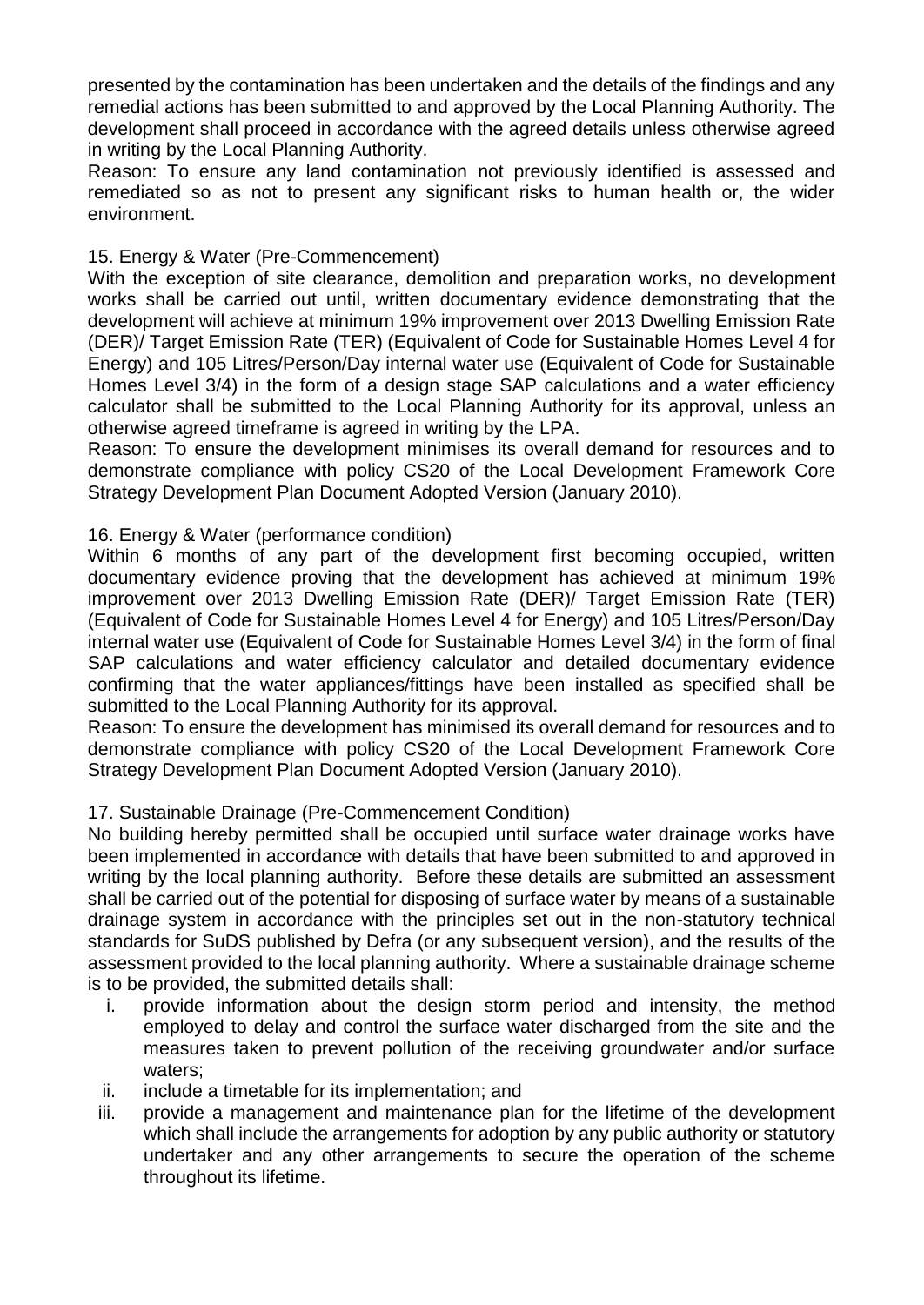Reason: To seek suitable information on Sustainable Urban Drainage Systems as required by government policy and Policy CS20 of the Southampton Core Strategy (Amended 2015).

18. Archaeological watching brief investigation [Pre-Commencement Condition] No development shall take place within the site until the implementation of a programme of archaeological work has been secured in accordance with a written scheme of investigation which has been submitted to and approved by the Local planning Authority.

Reason: To ensure that the archaeological investigation is initiated at an appropriate point in development procedure.

19. Archaeological watching brief work programme [Performance Condition]

The developer will secure the completion of a programme of archaeological work in accordance with a written scheme of investigation which has been submitted to and approved by the Local planning Authority.

Reason: To ensure that the archaeological investigation is completed.

20. Surface / foul water drainage (Pre-commencement

No development approved by this permission shall commence until a scheme for the disposal of foul water and surface water drainage have been submitted to and approved in writing by the Local Planning Authority, in consultation with Southern Water. The development shall proceed in accordance with the agreed details and be retained as approved.

Reason: To ensure satisfactory drainage provision for the area.

## 21. Sightlines specification (Performance

Sight lines, measuring 2m by 2m from the back edge of the footway shall be provided for both vehicular access proposed (Whites Road and Bursledon Road) before the occupation of any building hereby approved commences and, notwithstanding the provisions of the Town and Country Planning (General Permitted Development) (England) Order 2015, no fences walls or other means of enclosure shall be erected above a height of 0.6m above ground level within the sight line splays

Reason: To ensure that vehicle drivers have sufficient sightlines out over the public highway and into the site in the interests of safety.

#### 22. Residential Parking (Pre-Occupation)

The parking spaces for the dwellings; and access, to them shall be provided in accordance with the plans hereby approved before the development first comes into occupation and thereafter retained solely for the use of the occupants and their visitors; and for no other purposes other than indicated on the approved plans. At no time shall visitor spaces be allocated to residential properties and at no time shall any of the residential properties be allocated more than 2 car parking spaces each.

Reason: To prevent obstruction to traffic in neighbouring roads and in the interests of highway safety.

# 23. Church Parking (Pre-Occupation)

The parking spaces for the church; and access to them, shall be provided in accordance with the plans hereby approved before the development first comes into occupation and thereafter retained solely for the use of the church and its visitors; and for no other purposes other than indicated on the approved plans unless otherwise agreed in writing by the local planning authority.

Reason: To prevent obstruction to traffic in neighbouring roads and in the interests of highway safety.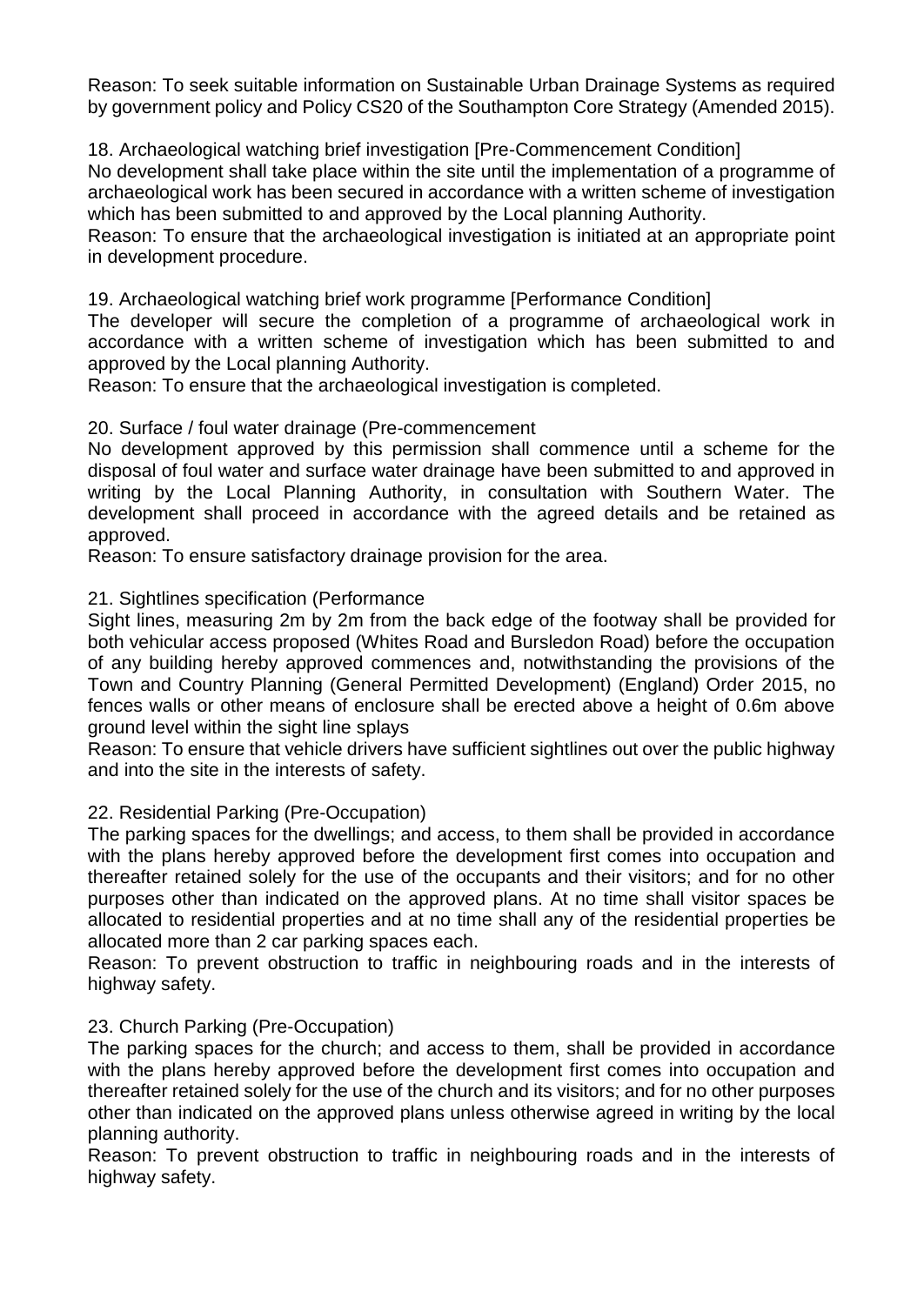24. Delineation of car parking spaces, (Performance condition)

In the demarcation of the car parking spaces hereby approved shall be formed by block paving of a different colour/tone to the main block paving material used for the hard-surfacing areas of the site and as show on the approved plans.

Reason: In the interests of the visual amenity of the development and in order to achieve a high-quality finish.

25. Servicing vehicle turning area [Performance Condition]

The turning area for servicing vehicles as indicated by the approved plans (Refuse vehicle tracking plan, 32129 dwg no.53, Oct 2019, received 08/06/2021 & Site plan as proposed, 32129 dwg no. 32 revision CC Jan 2016, received 08/06/2021) shall be kept available at all time for the manoeuvring of servicing vehicles and shall therefore remain unobstructed by solid boundary treatment, landscaping features, signage, furniture or any other physical features in perpetuity once the development hereby approved is occupied. Reason: In the interests of highways safety.

# 26. On site signage (Pre-Occupation Condition)

Prior to the occupation of the development hereby approved details of on-site signage (including position and design) shall be submitted to and approved in writing by the local planning authority. The signage will need to identify the following in accordance with the approved plans:

o the allocation of parking spaces.

o that the access road and 'turning area' shall not be used for parking purposes.

Once approved the signage shall be erected on site in accordance with the approved plans and retained whilst the development is occupied for residential purposes.

Reason: To ensure that residents and visitors to the site are aware of parking restrictions in the interests of visual amenity and highway safety.

# 27. Refuse & Recycling (Pre-Commencement)

Prior to the commencement of development, details of storage for refuse and recycling, together with the access to it, shall be submitted to and approved in writing by the Local Planning Authority. The storage shall be provided in accordance with the agreed details before the development is first occupied and thereafter retained as approved. Unless otherwise agreed by the Local Planning Authority, except for collection days only, no refuse shall be stored to the front of the development hereby approved.

Reason: In the interests of visual amenity, the amenities of future occupiers of the development and the occupiers of nearby properties and in the interests of highway safety.

28. Cycle storage facilities (Pre-Commencement Condition)

Before the development hereby approved first comes into occupation, secure and covered storage for bicycles shall be provided in accordance with details to be first submitted to and approved in writing by the Local Planning Authority. The storage shall be thereafter retained as approved.

Reason: To encourage cycling as an alternative form of transport.

# 29. Ecological Mitigation Statement (Pre-Commencement)

Prior to development commencing, including site clearance, the developer shall submit an updated programme of habitat and species mitigation and enhancement measures which should cover the impacts identified in the Ecological Appraisal March 2017 as well as the Phase 2 Bat and Reptile Report, October 2019; and which unless otherwise agreed in writing by the Local Planning Authority shall be implemented in accordance with the programme before any demolition work or site clearance takes place.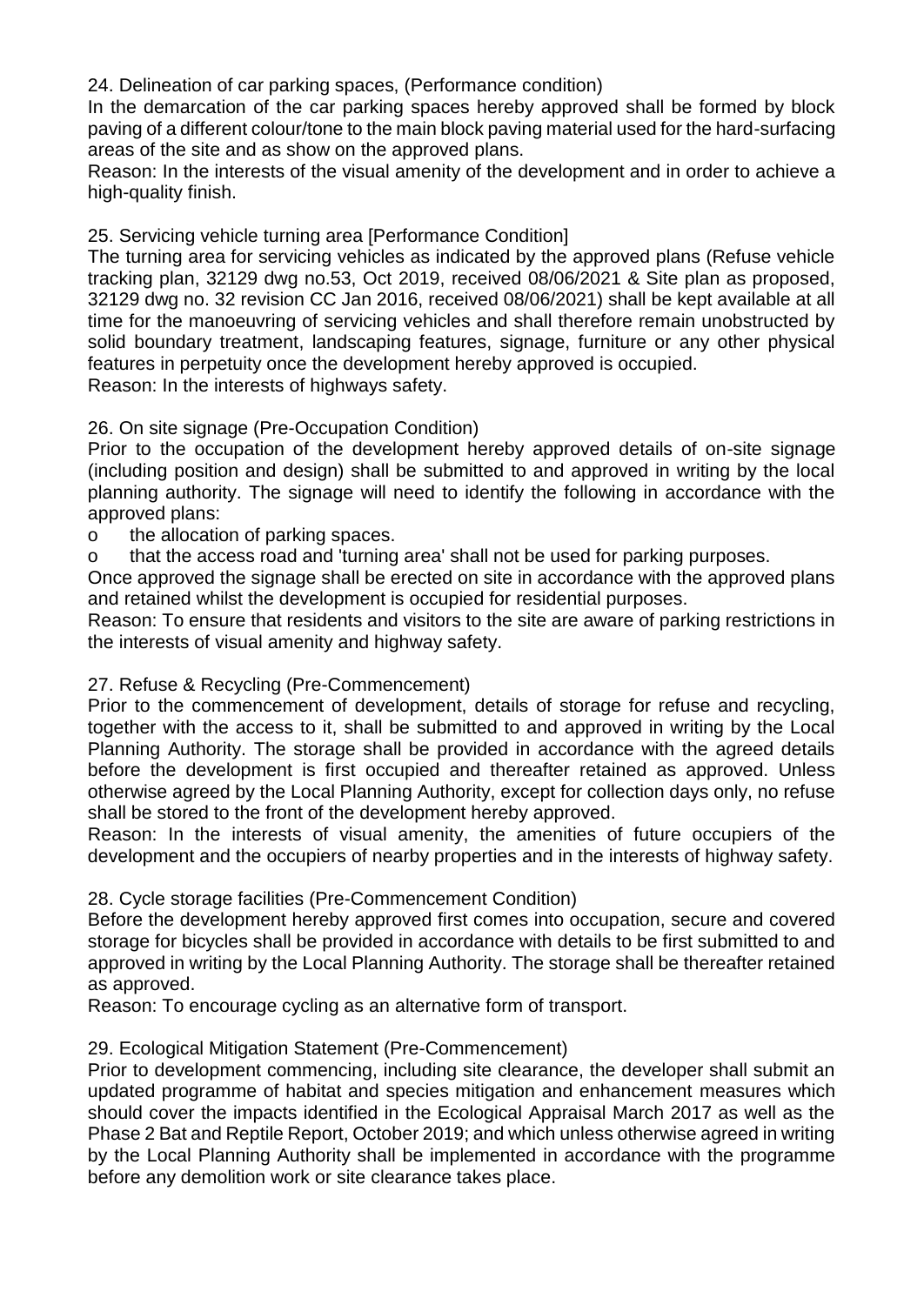Reason: To safeguard protected species under the Wildlife and Countryside Act 1981 (as amended) in the interests of preserving and enhancing biodiversity; and in particular because residential gardens are not suitable locations for slow worm mitigation as they will not remain in control of the church and as such cannot secured in perpetuity.

## 30. Protection of nesting birds (Performance)

No clearance of vegetation likely to support nesting birds shall take place between 1 March and 31 August unless a method statement has been agreed in writing by the Local Planning Authority and works implemented in accordance with the agreed details.

Reason: For the safeguarding of species protected by The Wildlife & Countryside Act 1981 (as amended) and the conservation of biodiversity

## 31. External Lighting Scheme (Pre-Commencement)

Prior to the development hereby approved first coming into occupation, external lighting shall be implemented in accordance with a scheme to be submitted to and approved in writing by the Local Planning Authority. The lighting scheme shall be thereafter retained as approved. Reason: In the interest of residential amenity/to minimise the impact on protected species.

#### 32. Road Construction (Pre-Commencement)

No development hereby permitted shall be commenced until the Local Planning Authority have approved in writing:

- 1. A specification of the type of construction proposed for the highway including all relevant horizontal cross-sections and longitudinal sections showing existing and proposed levels together with details of street lighting, signing, white lining and the method of disposing of surface water.
- 2. A programme for the making up of the roads and footpaths to a standard suitable for adoption by the Highway Authority.
- 3. Should the developer not enter into a Section 38 Agreement there will be a requirement to provide details of a Management plan which will maintain these areas in the future, and a bond will be required to support this process.
- 4 The construction of the highway shall use no dig methods within the root protection areas of trees onsite.

The development shall be carried out in accordance with the approved specification prior to the occupation of the development hereby approved.

Reason: To ensure that the highway is constructed in accordance with standards required by the Highway Authority.

#### 33. Amenity Space Access (Pre-Occupation)

Before the development hereby approved first comes into occupation, the private external amenity spaces shall be made available for use in accordance with the plans hereby approved. The amenity spaces shall thereafter be retained for the use of the occupiers of the dwellings and shall not be further subdivided without further grant of planning permission.

Reason: To ensure the provision of adequate amenity space in association with the approved dwellings.

#### 34. Ball Court/MUGA Details.

No development hereby permitted shall be commenced until the Local Planning Authority have approved in writing a specification for the design of the ball court/Multi Use Games Area (MUGA) hereby approved, including materials, means of enclosure, surface treatment, sports facilities/nifrastructure, pitch marking and maintenance details. The Ball Court/MUGA shall be erected on site in accordance with approved details and retained throughout the lifetime of the development in accordance with approved details unless planning permission